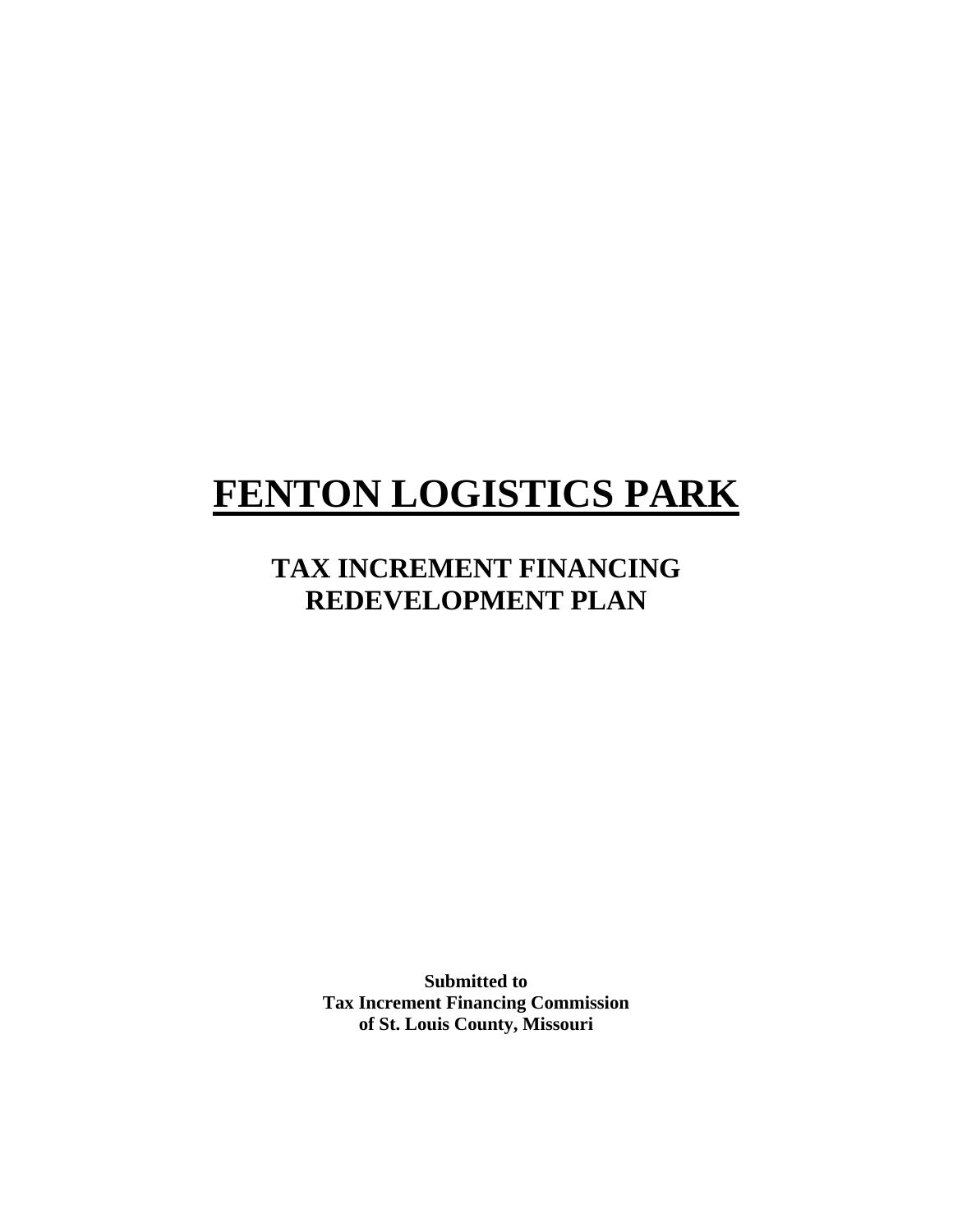# **FENTON LOGISTICS PARK TAX INCREMENT FINANCING REDEVELOPMENT PLAN**

# **TABLE OF CONTENTS**

- **I. INTRODUCTION**
- **II. OVERVIEW OF TAX INCREMENT FINANCING**
- **III. REDEVELOPMENT PLAN INCLUDING NECESSARY FINDINGS**
	- **1. DESCRIPTION OF THE REDEVELOPMENT AREA**
	- **2. REDEVELOPMENT PLAN OBJECTIVES**
	- **3. REDEVELOPMENT PROJECT**
	- **4. GENERAL LAND USES TO APPLY**
	- **5. REDEVELOPMENT SCHEDULE AND ESTIMATED DATES OF COMPLETION**
	- **6. MOST RECENT EQUALIZED ASSESSED VALUE OF PARCELS WITHIN REDEVELOPMENT AREA**
	- **7. ESTIMATED EQUALIZED ASSESSED VALUE AFTER REDEVELOPMENT**
	- **8. ACQUISITION**
	- **9. BLIGHTED AREA**
	- **10. CONFORMS WITH THE COMPREHENSIVE PLAN OF THE CITY**
	- **11. PLAN FOR RELOCATION ASSISTANCE**
	- **12. COST BENEFIT ANALYSIS**
	- **13. DOES NOT INCLUDE GAMBLING ESTABLISHMENT**
	- **14. REPORTS TO DED**
	- **15. HISTORICAL LAND USE OF REDEVELOPMENT AREA**
	- **16. PERMISSION FOR COUNTY TO IMPLEMENT PROJECT WITHIN BOUNDARIES OF CITY**
- **IV. FINANCING PLAN**
	- **1. ELIGIBLE REDEVELOPMENT PROJECT COSTS**
	- **2. ANTICIPATED SOURCES OF FUNDS TO PAY REDEVELOPMENT PROJECT COSTS**
	- **3. TIF NOTE FUNDING**
	- **4. EVIDENCE OF COMMITMENT TO FINANCE PROJECT COSTS**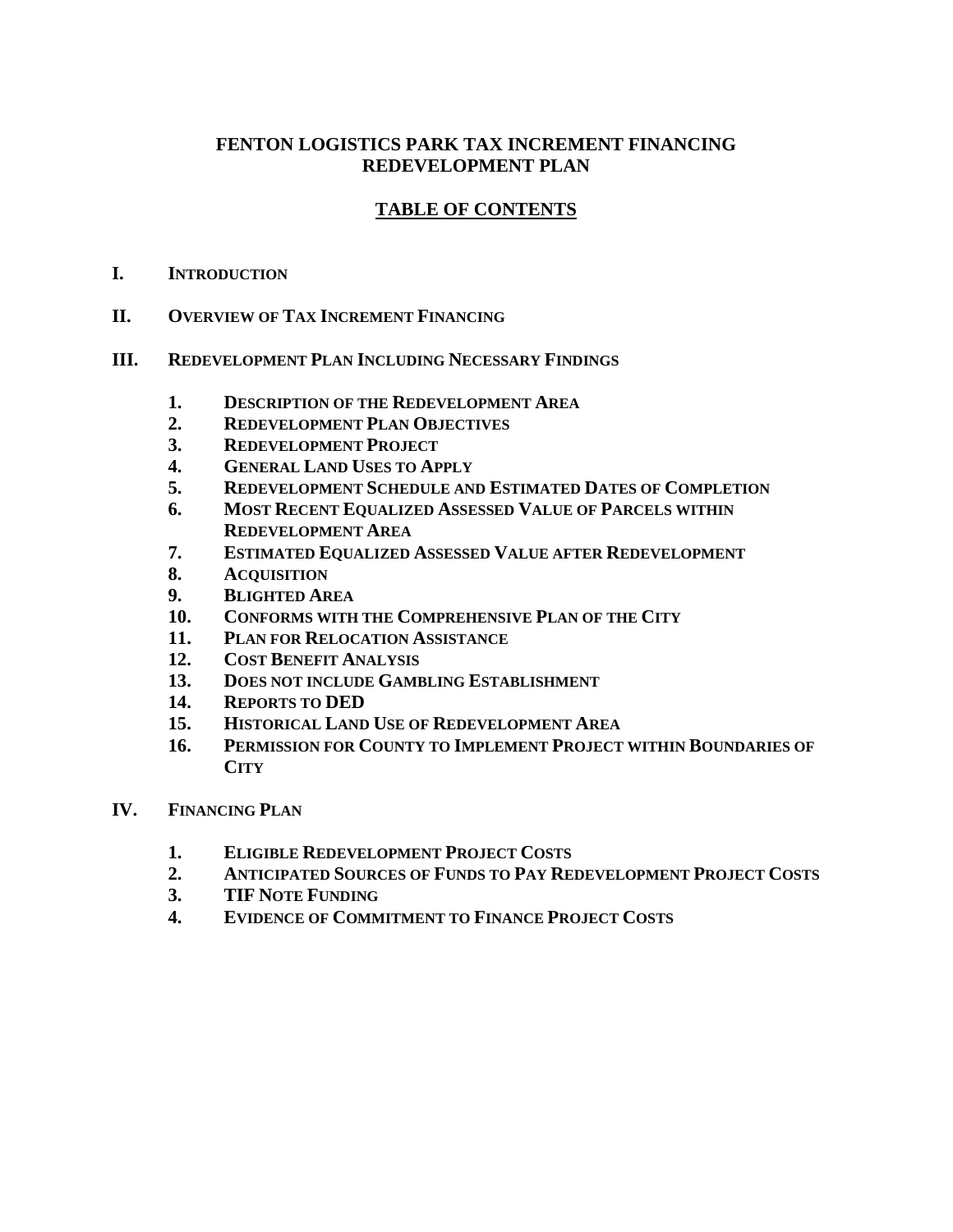### **FENTON LOGISTICS PARK TAX INCREMENT FINANCING REDEVELOPMENT PLAN**

### **APPENDICES**

- **1. MAP AND DESCRIPTION OF THE REDEVELOPMENT AREA**
- **2. ANTICIPATED SOURCES AND USES OF FUNDS**
- **3. ANTICIPATED REDEVELOPMENT PROJECT SCHEDULE**
- **4. CURRENT AND HISTORICAL INFORMATION CONCERNING THE EQUALIZED ASSESSED VALUE WITHIN THE REDEVELOPMENT AREA**
- **5. DEVELOPER'S AFFIDAVIT**
- **6. EVIDENCE OF COMMITMENT TO FINANCE PROJECT COSTS**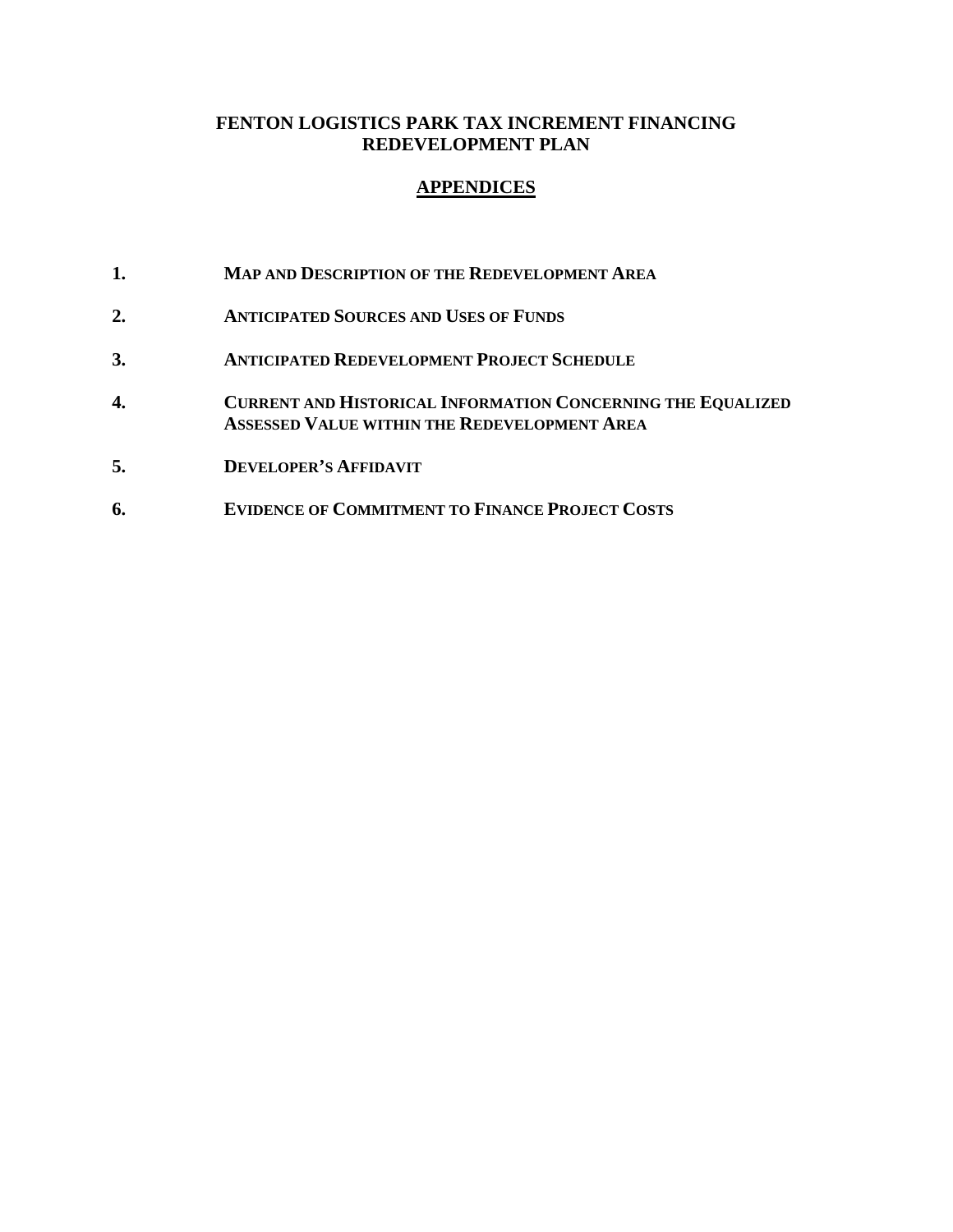#### **I. INTRODUCTION**

 The following is a plan prepared for redevelopment of certain real property in the City of Fenton, Missouri (the "City") in St. Louis County, Missouri (the "County") located generally at the address of 1050 Dodge Drive and commonly known as the former Chrysler Assembly Plants (the "Redevelopment Area" or "Area"). A legal description and map of the Redevelopment Area are attached hereto as **Appendix 1** and incorporated herein by this reference.

 The Redevelopment Area qualifies as a blighted area under Missouri's Real Property Tax Increment Allocation Redevelopment Act, Sections 99.800-99.865 of the Revised Statutes of Missouri (2000) (as amended, the "TIF Act"). This Redevelopment Plan contemplates the redevelopment of the Area into a premier logistics center, which is expected to include a mix of industrial, office and retail uses consistent with market demands and zoning requirements (the "Redevelopment Project" or "Project").

 This Redevelopment Plan proposes that the County, having obtained the consent of the City as required under Section 99.815 of the TIF Act, authorize and issue one or more Tax Increment Financing Notes or other obligations ("TIF Notes") in the amount of (a) Thirty-Four Million Six Hundred Thousand Dollars and no/100 (\$34,600,000) plus issuance costs, interest and reserves, which shall be reimbursed from the revenue stream of Payments In Lieu of Taxes ("PILOTS") and Economic Activity Taxes ("EATS"), if any, generated by the Project over a twenty-three (23) year period, and (b) Seventeen Million Dollars and no/100 (\$17,000,000) plus issuance costs, interest and reserves, which shall be reimbursed from "New State Revenues" (as defined in Section 99.845.8 of the TIF Act) generated from incremental State withholding taxes in the Redevelopment Area generated by the Project over the same period, for an aggregate total of Fifty-One Million Six Hundred Thousand Dollars and no/100 (\$51,600,000) of TIF Notes to fund a portion of the costs of the Redevelopment Project. One hundred percent of PILOTS within the Redevelopment Area, fifty percent of EATS and one hundred percent of New State Revenues will be allocated to retire the TIF Notes subject to any limitations under the TIF Act or other Missouri law. In addition to those revenues not permitted to be collected as PILOTS or EATS by applicable law, revenues generated by utility taxes or fees collected by the City of Fenton, Missouri (collectively, "City Utility Tax Revenues"), will not be included as EATS (see Section IV.3 herein). The County may issue TIF Notes to Fenton Land Investors, LLC (or an affiliate or related entity) (the "Developer") or a third party to evidence the County's obligation to reimburse the Developer for a portion of the costs of the Redevelopment Project. Such TIF Notes will be paid from revenues on deposit in a dedicated "special allocation fund", in accordance with and pursuant to the TIF Act. Upon receipt by the County of a written request by the Developer and evidence that the Developer has met certain criteria agreed upon by the County and the Developer in a Redevelopment Agreement, it is expected that the County or another entity will issue tax increment financing bonds ("TIF Bonds") to repay the TIF Notes.

#### **II. OVERVIEW OF TAX INCREMENT FINANCING**

 In order to promote the redevelopment of a declining area or to induce new activity in an area that has been lacking in growth and development, the State of Missouri (the "State") has provided statutory tools to municipalities to assist private investment and to initiate public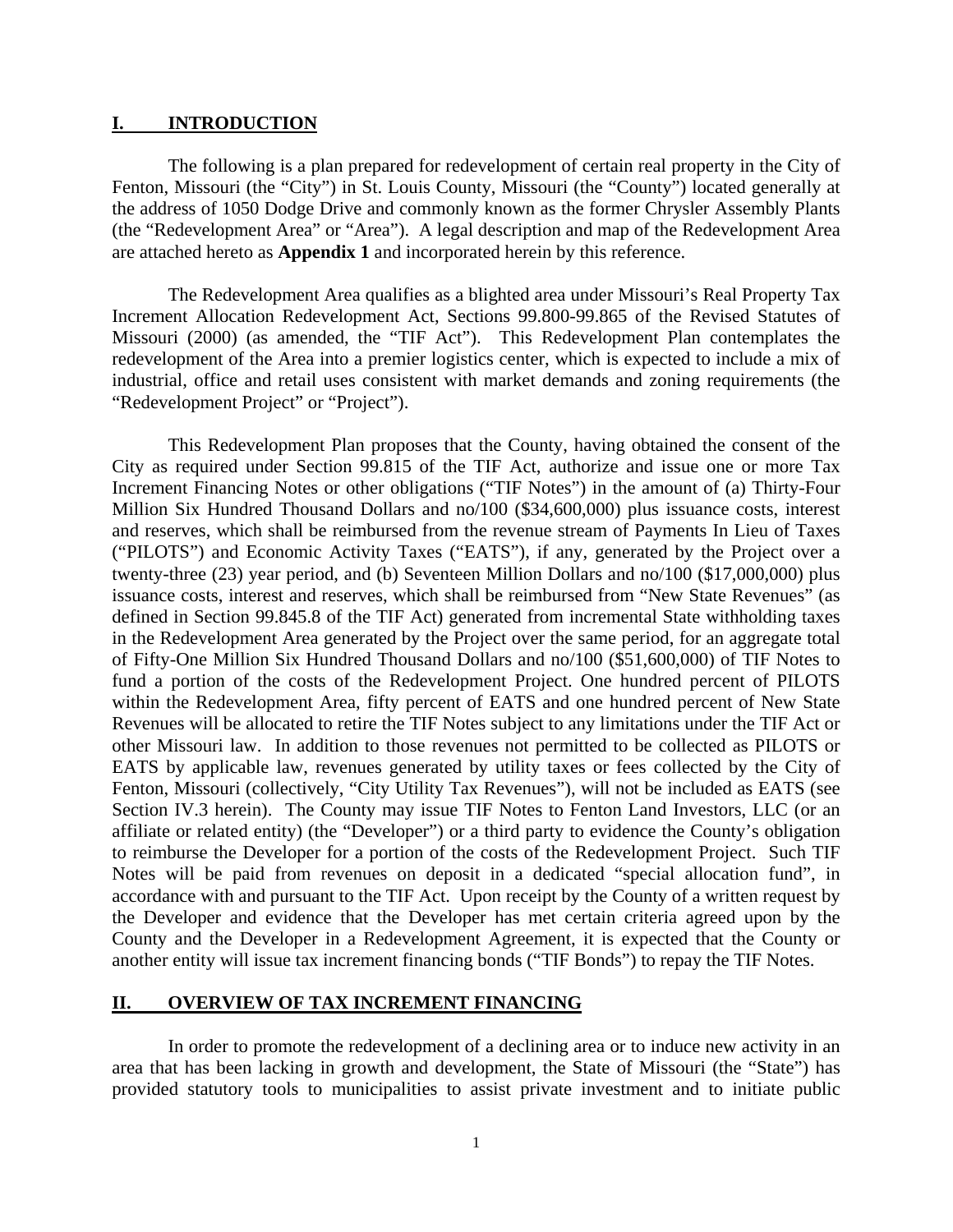investment. One such tool is the TIF Act. As defined in the TIF Act, "municipalities" means any city, village, incorporated town or county of the State.

 The TIF Act allows municipalities to (1) identify and designate redevelopment areas that qualify as Blighted Areas, Conservation Areas, or Economic Development Areas (as each is defined in the TIF Act); (2) adopt a redevelopment plan that designates the redevelopment area and states the objectives to be attained and the program to be undertaken; (3) approve a redevelopment project(s) for implementation of the redevelopment plan; and (4) utilize the tools set forth in the TIF Act to assist in reducing or eliminating those conditions that cause the area to qualify as a redevelopment area. Generally, the TIF Act allows municipalities to foster economic and physical improvements in a redevelopment or project area and to enhance the tax base of all taxing districts that levy taxes in such area. Counties typically utilize tax increment financing in unincorporated areas, but the TIF Act does permit counties to implement a tax increment financing project within the boundaries of a city partially or totally within the county, so long as the county has obtained permission to implement such a project from the governing body of the city located within the county. The governing body of the City has granted permission to the County to implement the Project within the City's municipal boundaries pursuant to Ordinance No. 3572 and that certain Consent and Cooperation Agreement by and between the City and the Developer.

 The concept of tax increment financing is outlined as follows: implementation of a redevelopment project within the redevelopment area will produce increased real estate assessments attributable to the redevelopment within the area. The area then generates PILOTS on the increased assessed value of the improved property. The project also generates new EATS resulting from economic activities within the redevelopment area. The TIF Act authorizes the capture of certain PILOTS and EATS in the redevelopment or project area over and above the amount of such taxes generated in the area in the year of (with respect to PILOTS) and year before (with respect to EATS) approval of tax increment financing. If a redevelopment area meets certain additional qualifications, the TIF Act permits the State to approve the capture of new State revenues generated by a redevelopment project. Such new State revenues may be utilized by a municipality, along with a municipality's PILOTS and EATS, to finance certain costs of developing or redeveloping the area. New development is made possible within the redevelopment area through the municipality's use of incremental revenues to finance certain costs of developing or redeveloping the area.

 The municipality segregates these incremental revenues (i.e. PILOTS, EATS and new State revenues) into a special account, the "special allocation fund," during the period of time in which the incremental revenues are dedicated to the purposes identified in the redevelopment plan. The municipality is further authorized to pledge additional net new revenues from the project to the purposes identified in the redevelopment plan. Taxing districts also benefit from the increase in certain other taxes resulting from the increased economic activity in the redevelopment or project area. These taxes resulting from development of the redevelopment project are not deposited in the special allocation fund pursuant to the provisions of the TIF Act.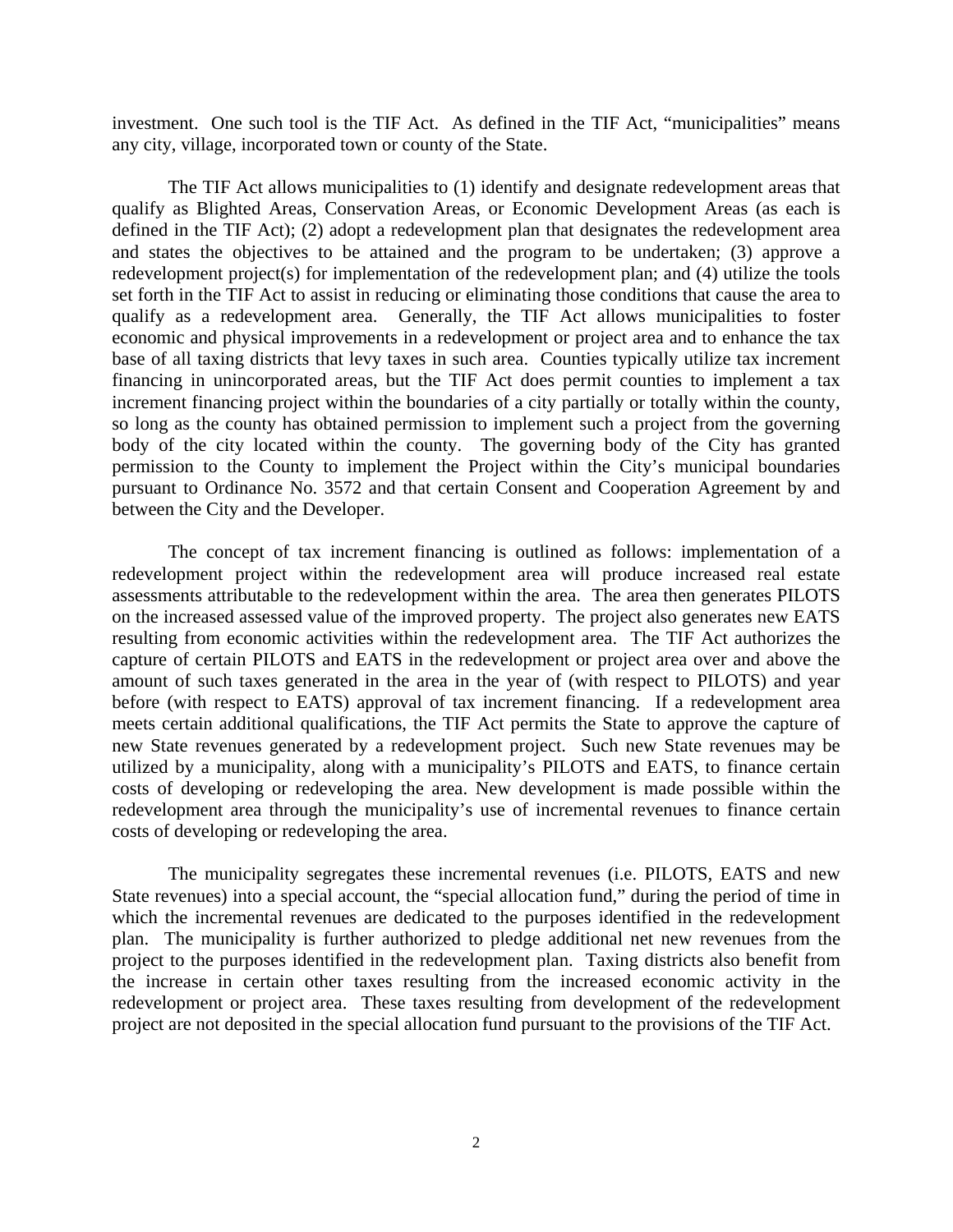#### **III. REDEVELOPMENT PLAN INCLUDING NECESSARY FINDINGS**

#### 1. *Description of the Redevelopment Area*

 A map and description of the general boundaries of the Redevelopment Area are included herein as **Appendix 1**. The Area includes approximately 295 acres of real property generally described as 1050 Dodge Drive and commonly referred to as the former Chrysler Assembly Plants located entirely within the City of Fenton, Missouri and the County of St. Louis, Missouri.

#### 2. *Redevelopment Plan Objectives*

 The County has established the following objectives for the Fenton Logistics Park Tax Increment Financing Redevelopment Plan. The objectives set forth below are consistent with those purposes outlined in the TIF Act, as amended:

- To reduce or eliminate the conditions that cause the Redevelopment Area to be a "blighted area" as defined by Section 99.805(1) of the TIF Act and as described in this Redevelopment Plan;
- To enhance the public health, safety, and welfare of the community by curing blighting conditions and encouraging other improvements necessary for insuring the Area's stability and existing and future redevelopment consistent with this Redevelopment Plan;
- To enhance the tax base by inducing development of the Redevelopment Area to its highest and best use, benefiting taxing districts and encouraging private investment in surrounding areas;
- To promote the health, safety, order, convenience, prosperity and the general welfare, as well as efficiency and economy in the process of development;
- To further objectives outlined in the City's Comprehensive Development Plan and zoning ordinances;
- To increase property values of the Area and surrounding areas; and
- To stimulate construction and permanent employment opportunities and increased demand for services for the Area and surrounding areas.

#### 3. *Redevelopment Project*

 To satisfy the above objectives, the Redevelopment Project proposes the following mix of uses:

• Commercial Uses The redevelopment of the Area and construction of certain improvements within the Redevelopment Area for commercial use, including, but not limited to, industrial, distribution, office and retail uses.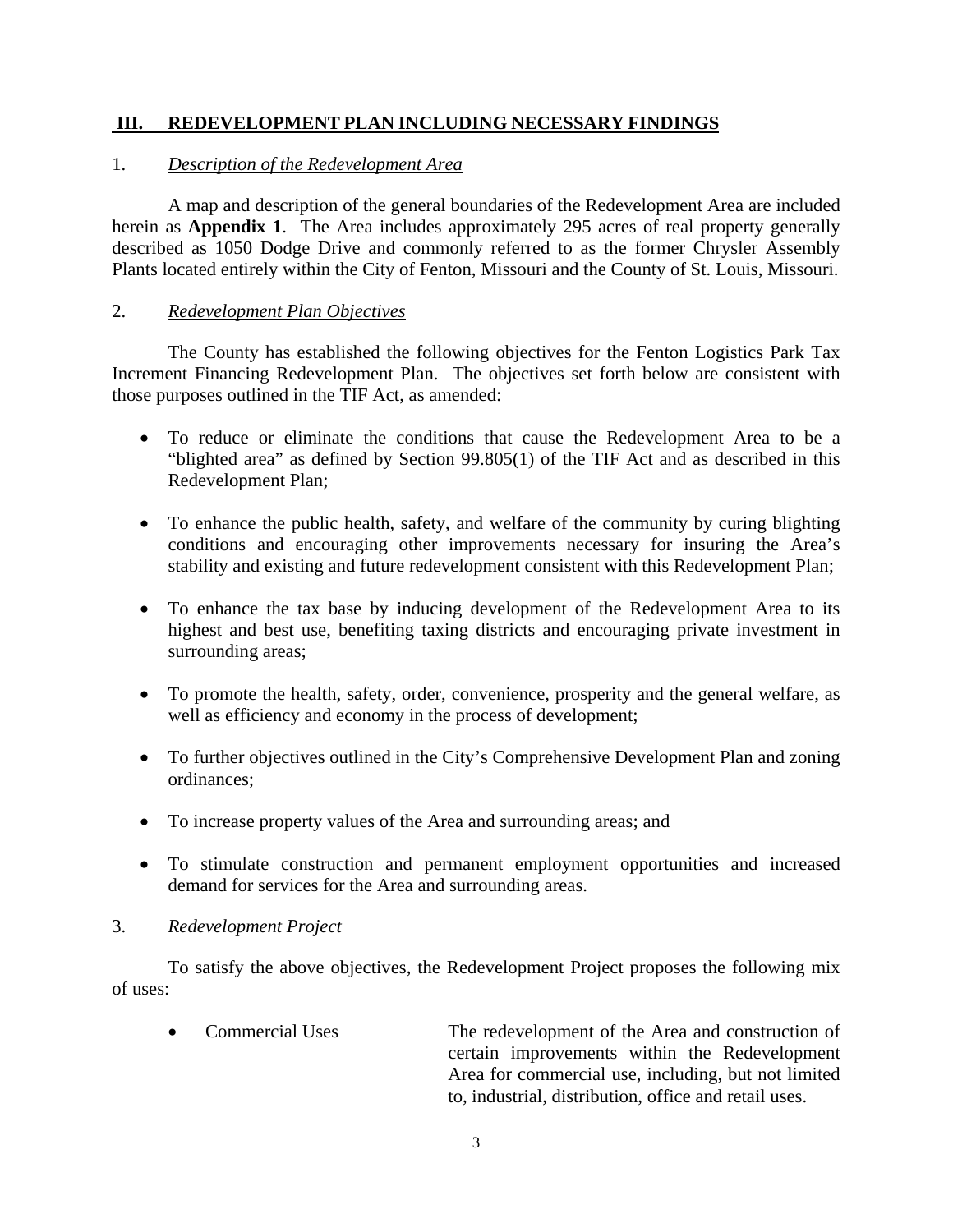This Redevelopment Project proposes the redevelopment of the Area into a premier logistics center which is expected to include a mix of industrial, distribution, office and retail uses consistent with market demands and zoning requirements. The Project is expected to include new streets/roadways to serve the Area (requiring heavy duty street design to handle the large number of trucks and expected tonnage loads), new utilities throughout the site (exact locations and specifications to be coordinated with applicable service providers), and extensive demolition of the remaining building slabs (which cover 3,300,000 sq. ft. of the Area and range from 10 to 42 inches in thickness), footings, abandoned parking lot/paved areas (which cover over 4,400,000 sq. ft. of the site and range from 4 to 6 inches in thickness), abandoned subterrain infrastructure and utilities still in place after the 2011 demolition of the assembly plants and vertical structures.

 The Redevelopment Project will provide several important public benefits to the City, the County and the entire St. Louis region. Perhaps most importantly, it would provide an opportunity to see the former Chrysler plant site brought back into productive use. The Area is vacant and in deteriorating physical condition. In its current state, the Area constitutes a significant source of blight. Redevelopment and adaptive reuse of the Area through completion of the Project will contribute to the elimination of the physical, social and economic blighting conditions that plague the Area. The Area sits at a prominent location visible from the highlytraveled Interstate 44; the vacancy of the Area represents a significant and notable gap that detracts from the Area's perception by outsiders. The renovation and rejuvenation of this site is expected to maximize the potential of the properties located in this area.

Furthermore, the Project will provide the following public benefits:

- Increase the value of this property and others around it, enhancing the tax base.
- Create an employment base that will significantly enhance the viability of other commercial developments.
- Create new permanent and temporary jobs, strengthening the job base and providing employment benefits to residents.
- The infrastructure improvements, in particular the rehabilitation of utilities and roadways, will also ensure that the overall aesthetic impact of this very visible location are updated and enhanced.
- Cure the conditions of blight that currently plague the Redevelopment Area, and would provide other significant economic and social benefits.

 It is anticipated that the Redevelopment Project (i) will have no unreasonable adverse impact on traffic or traffic patterns, land uses, public utilities, or neighborhood character; (ii) will not create an undue burden upon City or County services; (iii) will not be contrary in any way to the City's zoning, land use controls, subdivision and general police powers over the Property; and (iv) will not otherwise unreasonably adversely affect the health, safety and welfare of the residents of the City or the County.

 The total estimated Redevelopment Project Costs for this Redevelopment Project to be incurred by the Developer are approximately Two Hundred Twenty Two Million Three Hundred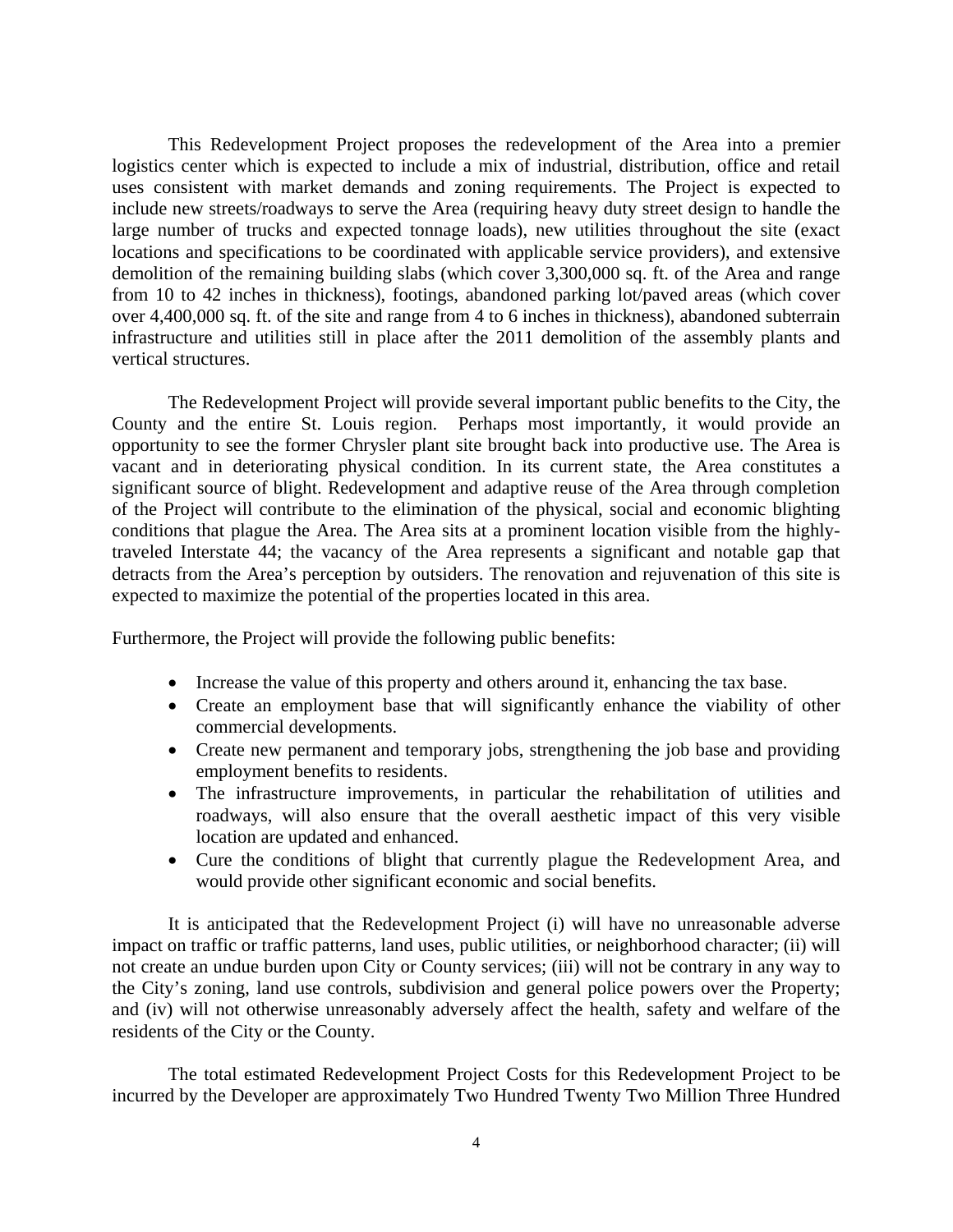Eighty Thousand Dollars (\$222,380,000), as set forth in greater detail in **Appendix 2.** The costs set forth in **Appendix 2** are estimated based on the knowledge of the Redevelopment Project at this time; the actual redevelopment cost for implementing the Redevelopment Project may vary depending on market conditions and other factors.

# 4. *General Land Uses to Apply*

 The general land uses proposed for the Area are commercial uses permitted by applicable City zoning regulations. The majority of the Redevelopment Area, including the entirety of the western section (~285 acres), is zoned "PID" (Planned Industrial Development District). This zoning district is intended for varying intensity industrial and complementary business/commercial services. The entirety of the eastern section (~15 acres) of the Redevelopment Area is zoned "IP-1" (Industrial Park 1). The intent of this district is to accommodate a variety of industrial, highway-related businesses and their related activities.

# 5. *Redevelopment Schedule and Estimated Dates of Completion*

 It is estimated that implementation of the Redevelopment Project will be completed within seventy-two (72) months following commencement of construction. Commencement of construction is expected to begin within one hundred eighty (180) days from the effective date of the TIF Ordinances contemplated herein. These dates are merely estimates, and such These dates are merely estimates, and such implementation may be accelerated or delayed as market or site conditions dictate. The estimated date for retirement of obligations incurred to finance the Redevelopment Project shall not be more than twenty-three (23) years from approval of the Redevelopment Project. The anticipated Redevelopment Project Schedule for the TIF Project is included herein as **Appendix 3**.

# 6. *Current Equalized Assessed Value of Parcels within the Redevelopment Area*

 The current Equalized Assessed Value of all property in the Redevelopment Area is attached as **Appendix 4**.

# 7. *Estimated Equalized Assessed Value after Redevelopment*

 The total *estimated* Equalized Assessed Value of all property subject to PILOTS in the Redevelopment Area after redevelopment and completion of the Redevelopment Project Area is approximately \$66,328,968. The calculations and assumptions pertinent to this estimate are contained in the Cost-Benefit Analysis (as defined below).

# 8. *Acquisition*

 The use of eminent domain is not contemplated within the Area to complete the Redevelopment Project.

# 9. *Blighted Area*

As described in greater detail in the *Analysis of Conditions Representing a Blighted Area*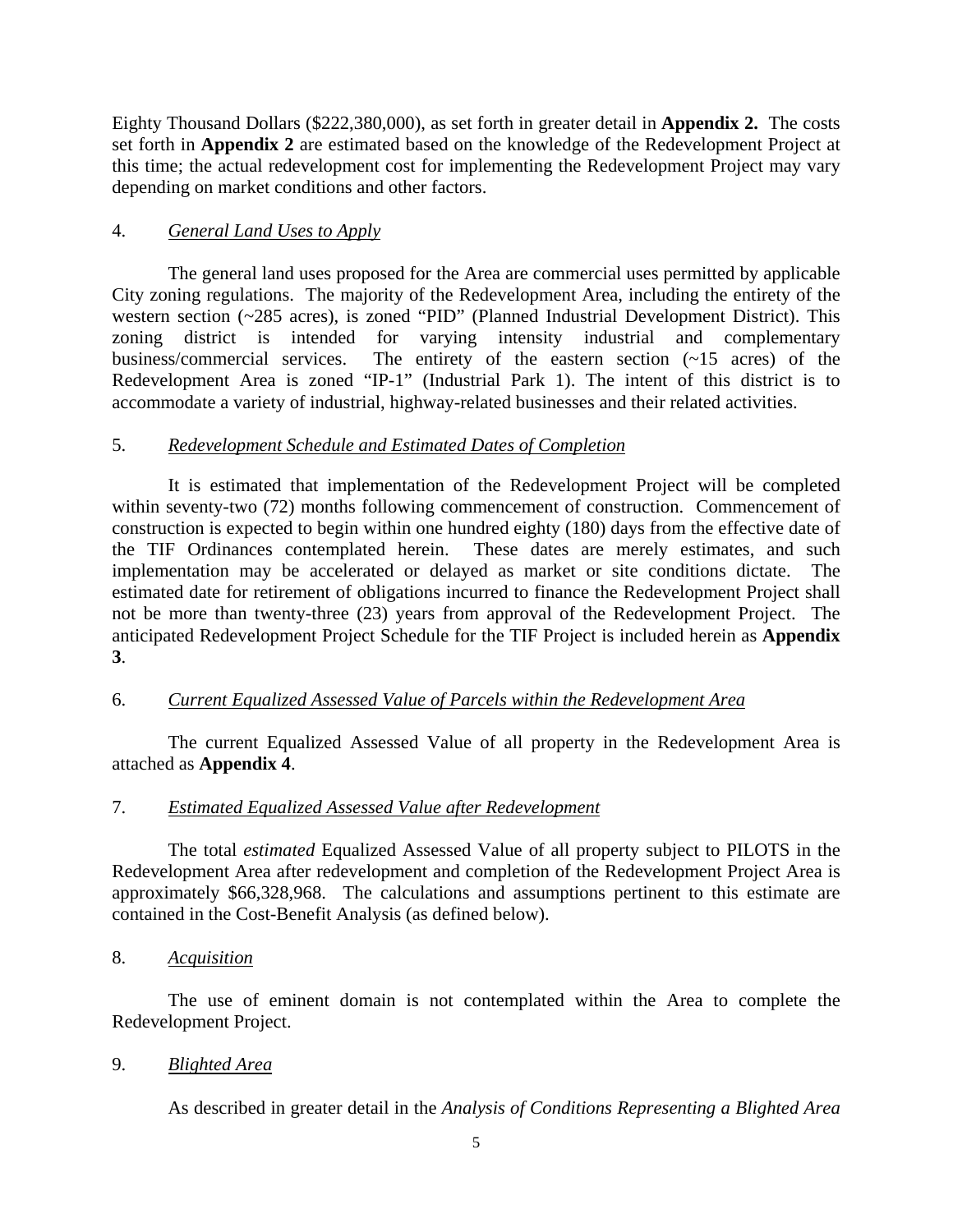*for the Fenton Logistics Park Redevelopment Area* enclosed herewith and incorporated herein by this reference, the Redevelopment Area as a whole is a blighted area, and has not been subject to growth and development through investment by private enterprise and will not reasonably be expected to be developed without the adoption of tax increment financing. Fenton Land Investors, LLC has executed an affidavit attesting to the existence of these conditions, which affidavit is included herein as **Appendix 5**.

 The cost of redevelopment precludes private enterprise from developing the Redevelopment Area to its highest and best use without public assistance. The cost of curing the existing conditions of blight as contemplated in this Redevelopment Plan is not economically viable if fully borne by the Developer.

#### 10. *Conforms with the Comprehensive Plan of the City*

 The City of Fenton Comprehensive Development Plan adopted in 1997 (the "Comprehensive Plan") identifies the Redevelopment Area as falling within the "I-44 Industrial and Business Park Corridor of Fenton" and categorizes the Area as "Industrial/Commercial" for future land use. Based on the Area's industrial zoning designations described in Section III.4 above and the proposed commercial uses of the Project described in Section III.3 above, this Redevelopment Plan conforms with the Comprehensive Plan of the City.

#### 11. *Plan for Relocation Assistance*

 The relocation of residents or businesses is not anticipated to be necessary within the Redevelopment Area with respect to the Redevelopment Project as the Area is vacant and has no residents. However, to the extent any relocation is necessary, such relocation will be carried out in accordance with §101.300 of the County Code.

# 12. *Cost-Benefit Analysis*

 A cost-benefit analysis (the "Cost-Benefit Analysis") showing the fiscal impact of the Project on each taxing district impacted by this Redevelopment Plan and sufficient information to determine the financial feasibility of the Project is on file with the County.

#### 13. *Does Not Include Gambling Establishment*

 The Redevelopment Plan does not include the initial development or redevelopment of any gambling establishment.

#### 14. *Reports to DED*

 As required by the TIF Act, the County shall report to the Department of Economic Development regarding the Redevelopment Area.

#### 15. *Historical Land Use of Property within the Redevelopment Area*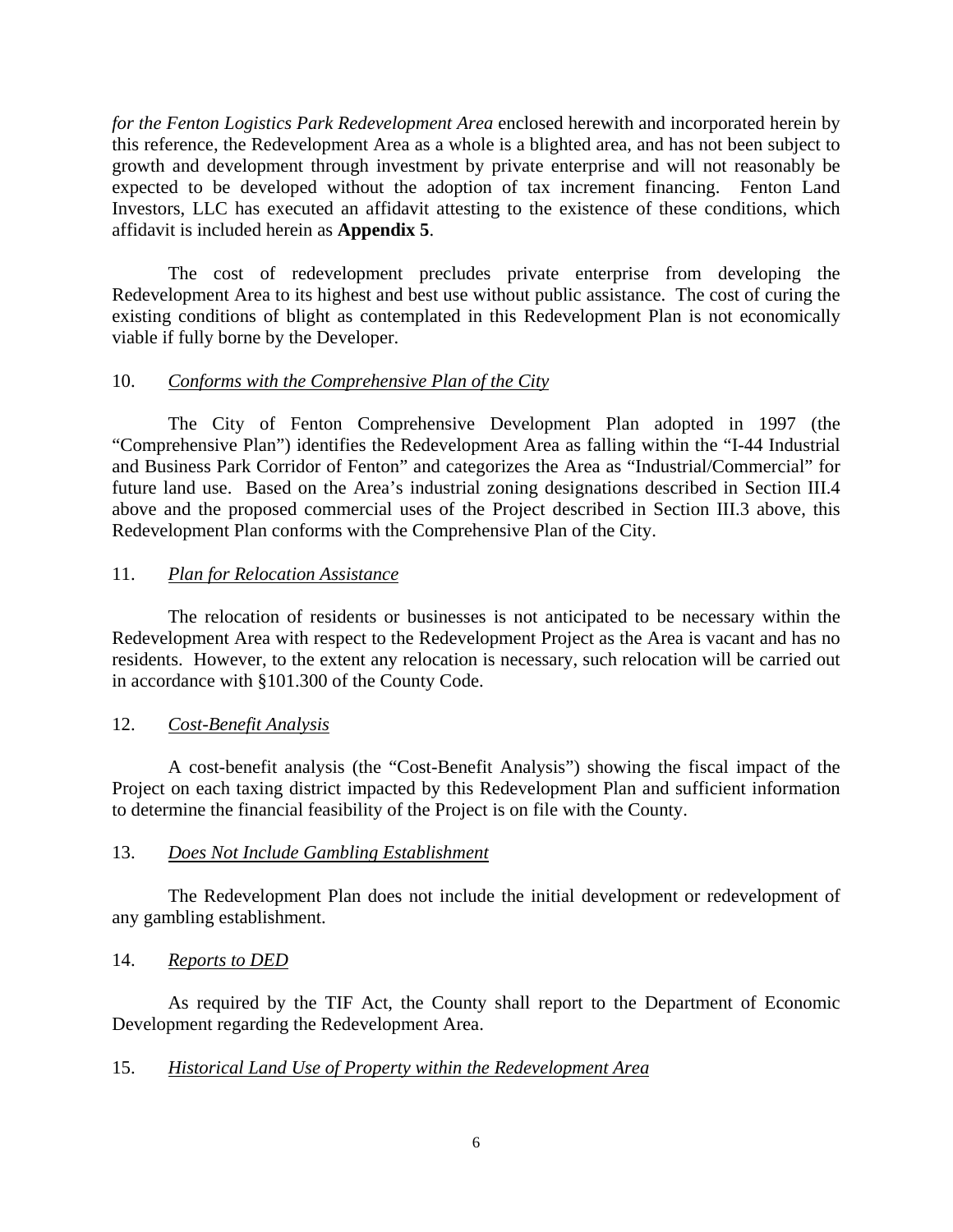The land in the Redevelopment Area was, for much of the last 60 years, used for automobile assembly purposes, with portions of the property also being used for associated rail lines. The "Saint Louis Assembly" was a Chrysler automobile factory. The South plant opened in 1959, while the North plant opened in 1966. Saint Louis North was the home of minivan production from 1987 through 1995, when it was converted to build the Dodge Ram pickup truck. Minivan production was switched to the South plant (shut down from 1991–95) in 1995 and continued there through the 2007 model year. In 2007, the North and South plants employed a combined 6,365 workers, with annual wages of an estimated at \$880 million. The total economic output associated with the plants was estimated at \$15.5 billion, and Chrysler suppliers supported approximately 2,500 additional jobs within the region.<sup>1</sup>

 In June 2008, Chrysler announced plans to shutter the South plant, consolidating all minivan manufacture in Windsor, Ontario, Canada. Production at the North plant was shut down, along with other Chrysler factories, when the company filed for bankruptcy in April 2009. Although production briefly resumed the last week of June 2009, the plant was later closed permanently in early July 2009. An estimated 43,845 jobs were lost, and it was the first time in 50 years that car production was not taking place in the St. Louis region.

 In 2011, Chrysler demolished the buildings making up the North and South plants. Building slabs, footings, parking lot/paved areas, and other obsolete sub-terrain infrastructure and utilities were abandoned and left in place. The Developer purchased the Area in 2014 and worked with the City to obtain updated zoning designations for the Redevelopment Area in order to prepare it for development. In late 2015, Burlington Northern Railroad purchased approximately 105 acres of the Redevelopment Area, for possible future railroad uses.

#### 16. *Permission for County to Implement Project within Boundaries of City*

 As required by the TIF Act, the governing body of the City has granted permission to the County to implement the Project within the City's municipal boundaries pursuant to Ordinance No. 3572 and that certain Consent and Cooperation Agreement by and between the City and the Developer.

# **IV. FINANCING PLAN**

 $\overline{a}$ 

#### 1. *Eligible Redevelopment Project Costs*

 The TIF Act provides for the use of tax increment revenues generated by a designated redevelopment area to pay all reasonable or necessary costs incurred, estimated to be incurred, or incidental to a redevelopment plan or redevelopment project within a designated TIF redevelopment area. A municipality may pledge all or any part of the funds in and to be deposited in the special allocation fund established for a redevelopment project area to the payment of redevelopment project costs and obligations within the redevelopment area, including the retention of funds for the payment of future redevelopment costs.

<sup>&</sup>lt;sup>1</sup> See "Impact of Chrysler Closure" dated August 31, 2011 prepared by AECOM for the City of Fenton, St. Louis County Economic Council and the State of Missouri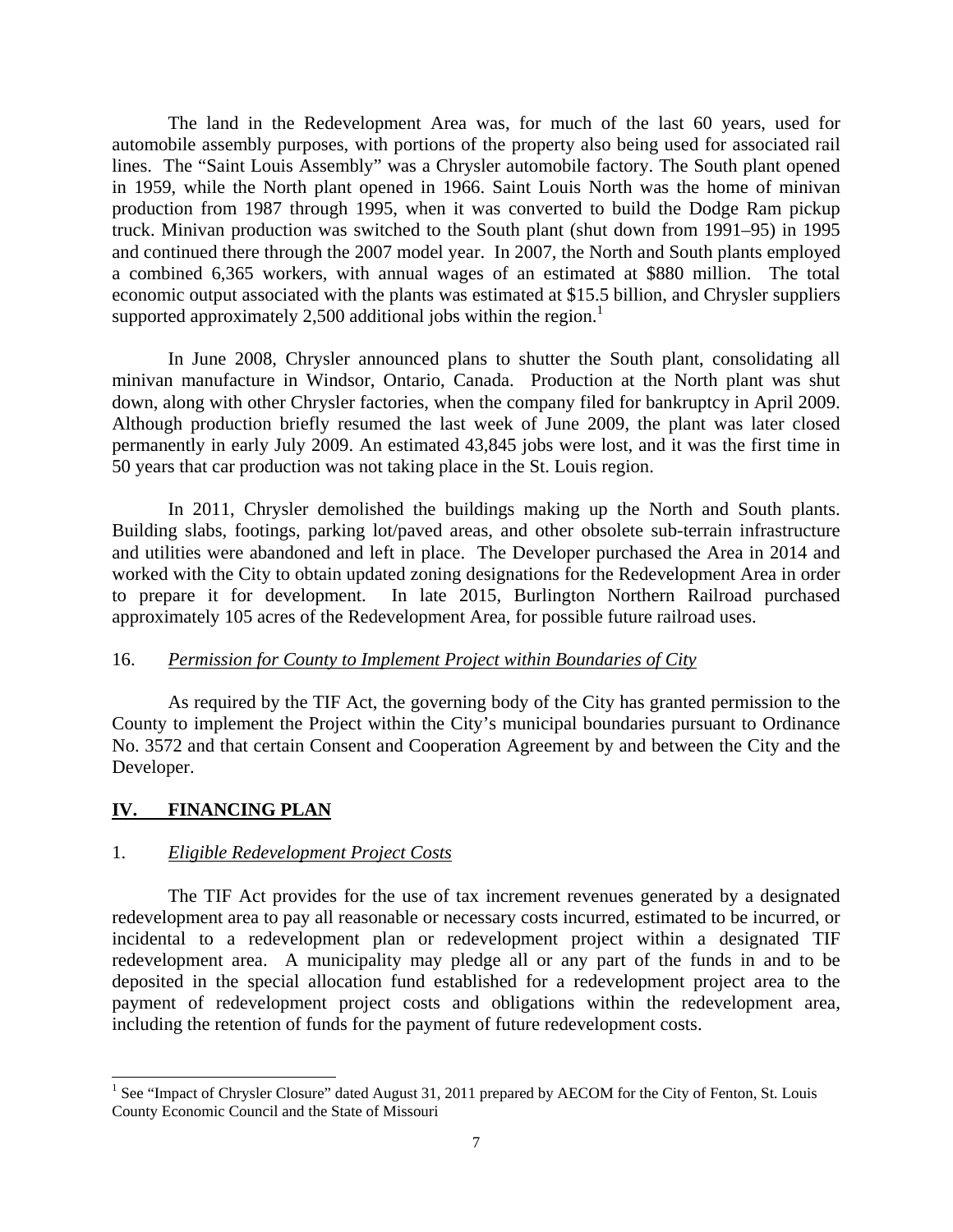The estimated Redevelopment Project Costs to be incurred by the Developer in connection with the TIF Project are approximately \$222,380,000 and are set forth in **Appendix 2**. More specifically, the TIF Act allows the County and/or its designated developer(s) to incur redevelopment costs associated with implementation of an approved Redevelopment Plan and approved Redevelopment Project. These costs include all reasonable or necessary costs incurred, and any costs incidental to a Redevelopment Project. Thus, this Redevelopment Plan anticipates that a portion of the sources of funds used to pay the Redevelopment Project Costs will come from the TIF revenues and New State Revenues (as described in Section 3 of this Article IV); such Redevelopment Project Costs, in accordance with the TIF Act, may include, but are not limited to:

- Costs of studies, surveys, plans and specifications;
- Professional service costs including, but not limited to, architectural, engineering, legal, marketing, financial, planning or special services;
- Property assembly costs including, but not limited to, acquisition of land and other real or personal property rights, or interests therein;
- Costs of rehabilitation, reconstruction, or repair or remodeling of existing buildings and fixtures;
- Costs of construction of new structures as permitted by the TIF Act, or costs of public works or other improvements;
- Financing costs including, but not limited to, all necessary and incidental expenses related to the issuance of obligations, and which may include the payment of interest on any obligation issued under the provisions of this Redevelopment Plan accruing during the estimated period of construction of any Redevelopment Project for which such obligations are issued and for not more than eighteen months thereafter, and including reasonable reserves related thereto; and
- All or a portion of a taxing district's capital costs resulting from the Redevelopment Project necessarily incurred or to be incurred in furtherance of the objectives of the Redevelopment Plan and Project, to the extent the City, by written agreement, accepts and approves such costs.

 The costs shown on **Appendix 2** represent the total approximate costs of the Project regardless of the source of funding. Typical plan implementation and financing costs are based on the experience of the Developer. It should be noted that these costs are based on the knowledge of the Project at this time and that the actual redevelopment costs for implementing the Redevelopment Plan and the Redevelopment Project may vary from these estimates. Furthermore, the County will be reimbursed for professional services costs to administer this Plan per Section 99.805(15) of the TIF Act.

The following table illustrates anticipated categories of estimated costs that may be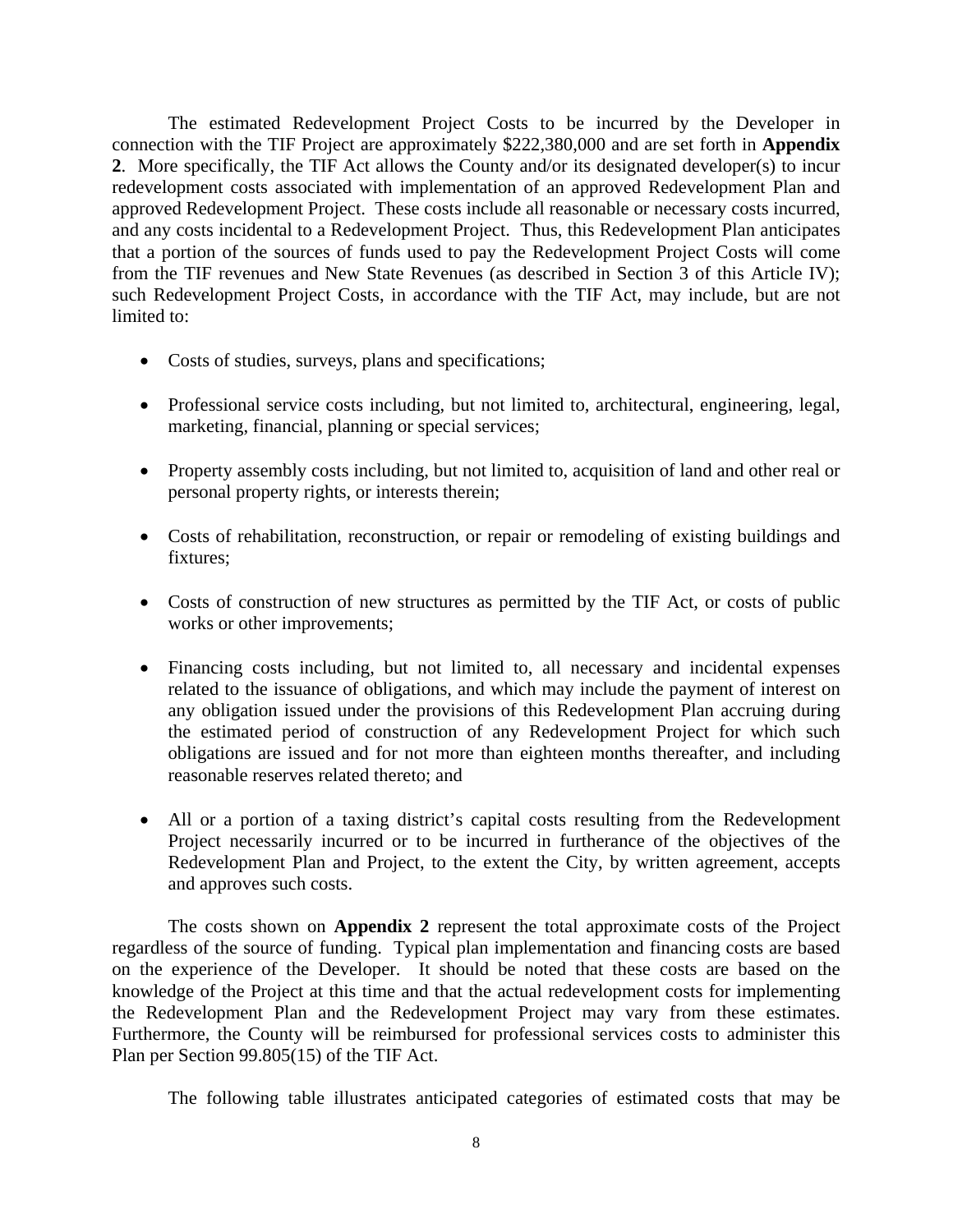funded in part by TIF, assuming funding of up to \$51,600,000 in Redevelopment Project Costs.

| <b>CATEGORY</b> |                                                                                                                                                                                                                                                                                                                                                                                                                                                                                                                                                                                                                                                                   |
|-----------------|-------------------------------------------------------------------------------------------------------------------------------------------------------------------------------------------------------------------------------------------------------------------------------------------------------------------------------------------------------------------------------------------------------------------------------------------------------------------------------------------------------------------------------------------------------------------------------------------------------------------------------------------------------------------|
| \$34,615,000    | Soft Costs, Financing Costs (includes, but is not limited to, loan fees, construction period<br>interest, disbursing fees, construction monitoring and inspection fees, lender's legal fees,<br>loan appraisals, flood certificates, title, recording, and any and all other costs incurred by the<br>Developers in connection with obtaining financing for the Redevelopment Project),<br>Environmental Testing, Professional Service Costs (includes, but is not limited to,<br>architectural, engineering, surveying, legal, marketing, advertising, financial, planning, or<br>special services), and TIF Costs and Issuance Costs incurred by the Developer. |
| \$16,985,000    | Site Preparation and Improvements Costs (includes, but is not limited to, site work, street<br>and sidewalk improvements, utility work, resetting of curbs, landscaping and lighting in the<br>right of way) and Environmental Remediation and/or Abatement Costs (includes, but is not<br>limited to, the testing for and removal and disposal of toxic or hazardous substances or<br>materials).                                                                                                                                                                                                                                                                |
| \$51,600,000    | <b>TOTAL</b>                                                                                                                                                                                                                                                                                                                                                                                                                                                                                                                                                                                                                                                      |

 It is not the intent of **Appendix 2**, the table provided above, or this Redevelopment Plan to restrict the County or the Developer to the cost amounts, categories or allocations as outlined. During the life of the Redevelopment Area, Plan, and Project, other costs may be incurred or adjustments may be made within and among the line items specified in **Appendix 2** and additional categories may be added to the extent allowed by the TIF Act, if necessary and reasonable to accomplish the program objectives of the Redevelopment Plan. Furthermore, notwithstanding any other provision hereof, it is the intent of the Plan that the costs associated with the Project that would qualify as Redevelopment Project Costs may exceed \$51,600,000, provided that the reimbursement for such costs may not exceed \$51,600,000 plus issuance costs associated with the TIF Notes.

In addition to the redevelopment project costs described above, the reasonable costs incurred by the County for the administration of this Redevelopment Plan shall be paid from tax increment revenues. The maximum annual amount of administration costs to be paid shall be set forth in the redevelopment agreement between the County and the Developer.

# 2. *Anticipated Sources of Funding to Pay Redevelopment Project Costs*

 There are several principal sources of potential funds that are anticipated to be used to pay the costs of implementation of the Redevelopment Plan and the Redevelopment Project previously described. These sources are:

- Developer equity;
- Sale proceeds;
- Private financing;
- St. Louis County Tax Increment Financing;
- State Supplemental Tax Increment Financing;
- Proceeds from the sale of tax credits and/or equity from tax credit investors; and
- Funds available through the issuance of TIF notes, bonds, loans, or other certificates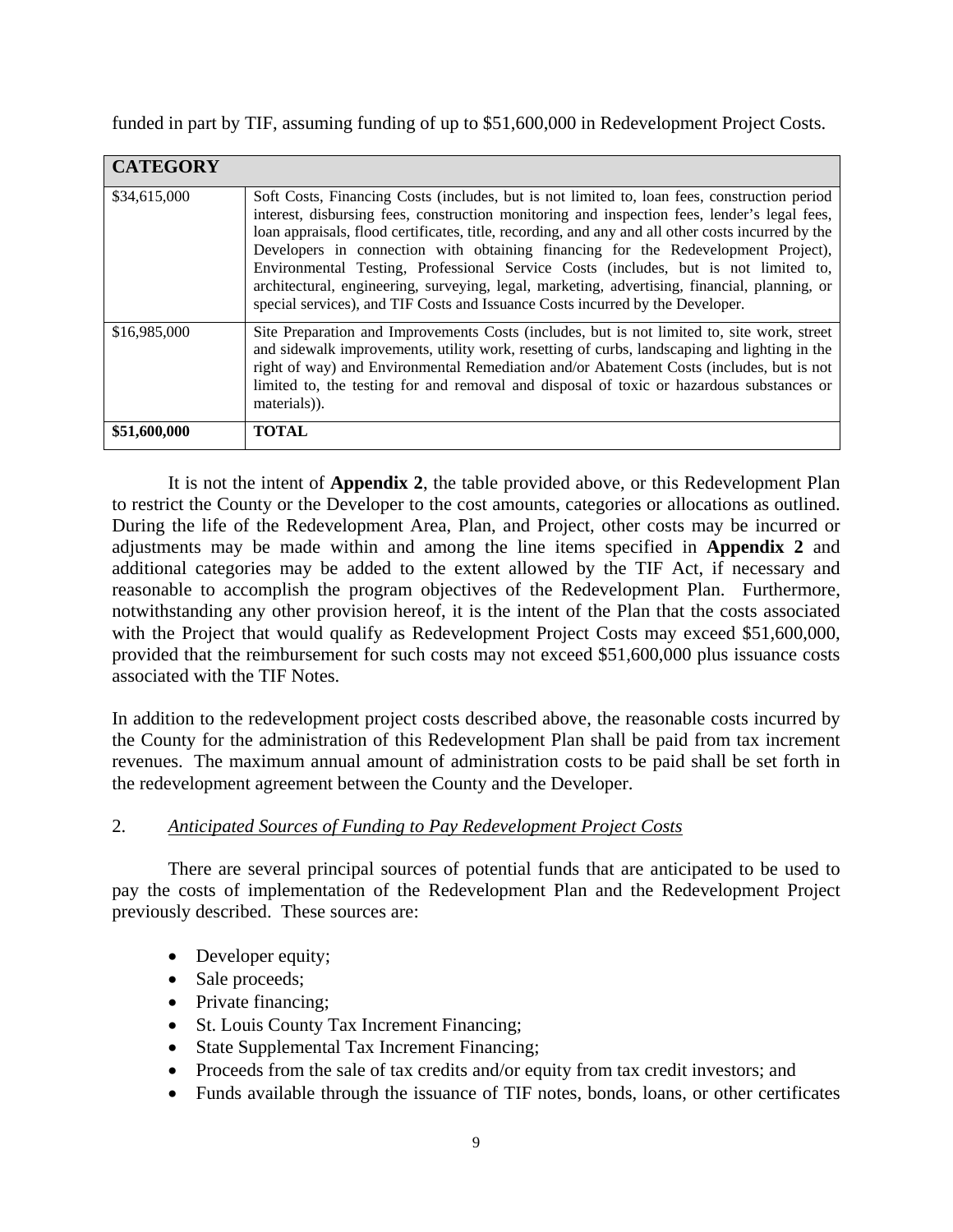#### of indebtedness.

 The foregoing sources represent a funding package that includes participation by both public and private investors. Public participation will be in the form of (1) TIF, including participation by the State of Missouri through the appropriation of New State Revenues generated as a result of the Redevelopment Project, (2) Brownfield Remediation Tax Credits, and (3) State Tax Credits for Contribution. The anticipated types and terms of the sources of funds are set forth in more detail in **Appendix 2**. It is not the intent of **Appendix 2** or this Redevelopment Plan to restrict the State, the County or the Developer to the sources or source amounts as outlined. During the life of the Redevelopment Agreement, Plan, and Project, other sources may be found or adjustments may be made within or in addition to the sources specified in **Appendix 2**.

#### 3. *TIF Note Funding*

 This Redevelopment Plan proposes that the County initially authorize and issue one or more TIF Notes in an amount up to Fifty-One Million Six Hundred Thousand Dollars (\$51,600,000) plus issuance costs, interest and reserves, representing the sum of (a) Thirty-Four Million Six Hundred Thousand Dollars and no/100 (\$34,600,000) reimbursed by local PILOTS and EATS, and (b) Seventeen Million Dollars and no/100 (\$17,000,000) reimbursed from New State Revenues, to fund a portion of the Redevelopment Project Costs associated with completion of the Redevelopment Project, with a term of retirement for all such issues of not more than twenty three (23) years. The TIF Notes or other financial obligations will be issued only to finance the Redevelopment Project Costs as outlined in **Appendix 2**, which are eligible costs as specified in Section 99.805(15) of the TIF Act, including any costs of issuing the TIF Notes or other financial obligations.

 The TIF Notes may be issued in one or more series and may include notes, temporary notes, or other financial obligations to be redeemed by TIF Notes upon completion of a minimum portion of the Redevelopment Project to be identified in the Redevelopment Agreement. In addition, these TIF Notes or other financial obligations may be privately placed. It is the County's intent to pay for the principal and interest on these TIF Notes or other financial obligations, in any year, solely with money legally available for such purpose within the applicable special allocation fund (the "FLP Special Allocation Fund").

 The FLP Special Allocation Fund will contain at least three accounts as provided for and in accordance with the TIF Act:

- A. The "PILOTS Account" will contain all payments in lieu of taxes derived from all taxable lots, blocks, tracts, and parcels of real property (or any interest therein) within the Redevelopment Area as contemplated by this Redevelopment Plan and in accordance with the TIF Act.
- B. The "Economic Activity Taxes ("EATS") Account" will contain fifty percent (50%) of the total funds from taxes which are generated by the operations and activities within the Redevelopment Area, excluding licenses, fees special assessments, personal property taxes, payments to the PILOTS Account, City Utility Tax Revenues and taxes excluded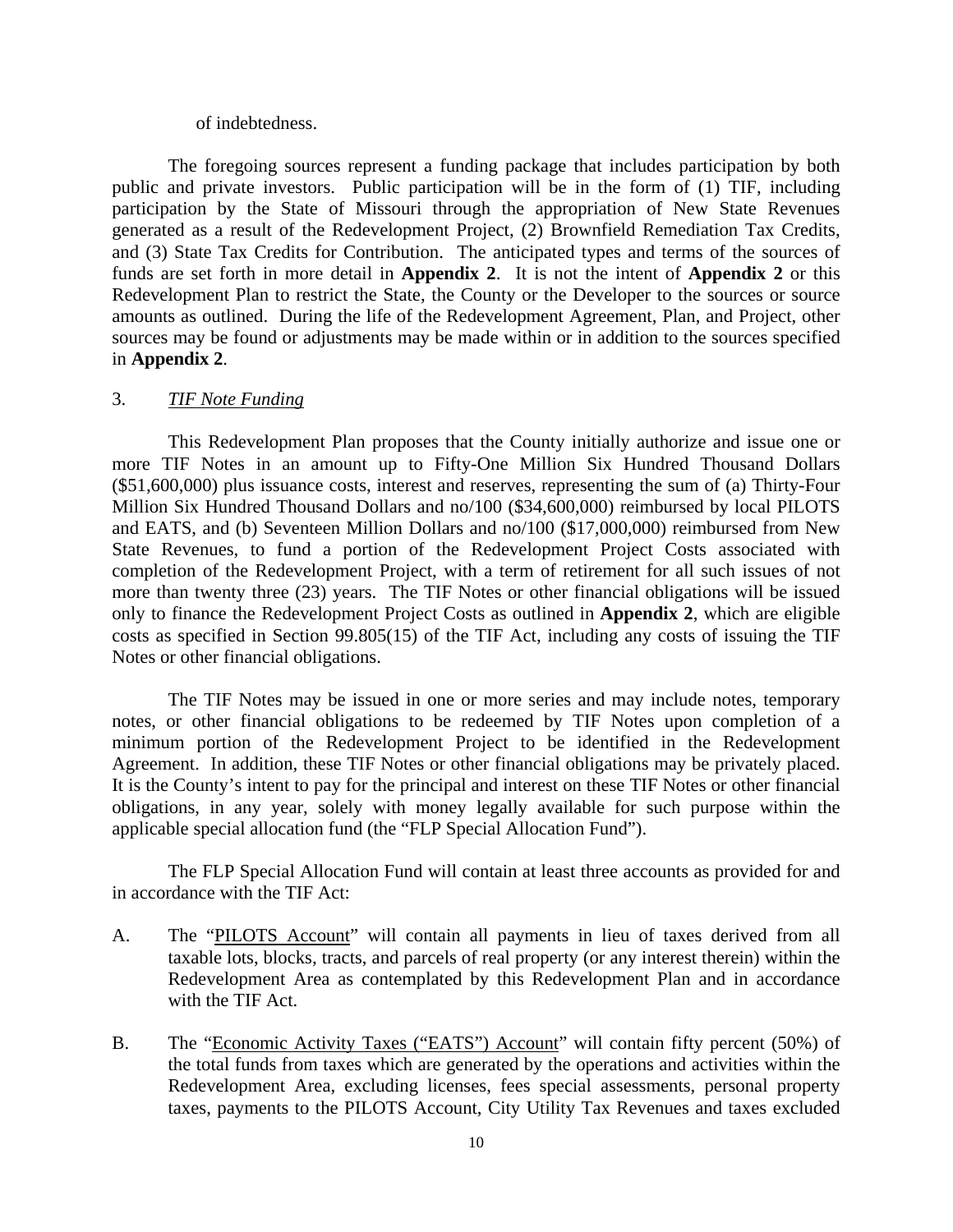from tax increment financing by Missouri law.

C. The "New State Revenues Account" will contain one hundred percent (100%) of the New State Revenues appropriated by the State and generated by the Project.

 Funds on deposit in the foregoing accounts, if any, will be pledged (but subject to annual appropriations by St. Louis County with respect to funds in the EATS Account and the State with respect to funds in the New State Revenues Account) to the payment of the Redevelopment Project Costs. Such payment obligations shall not constitute debts or liabilities of the City, the County, the State of Missouri, or any political subdivision thereof within the meaning of any constitutional or statutory debt limitation or restriction and none of the City, the County nor the State of Missouri shall be liable thereon except from such accounts.

 Without limiting the foregoing, the Developer has agreed with the City to waive and release any and all rights and claims to revenues from City Utility Tax Revenues from time to time imposed on or resulting from the Redevelopment Area or any portion thereof or any amounts. Any City Utility Tax Revenues collected and deposited in the FLP Special Allocation Fund shall be characterized and classified as either "taxing districts' capital costs" or "surplus funds" (as such terms are defined and used in the TIF Act), as may be necessary to ensure that any such City Utility Tax Revenues collected and deposited in the FLP Special Allocation Fund are promptly distributed back to the City within thirty (30) days of deposit into the FLP Special Allocation Fund.

#### 4. *Evidence of Commitment to Finance Redevelopment Project Costs*

 **Appendix 6** contains a preliminary commitment letter providing evidence of a commitment to provide financing of Redevelopment Project Costs associated with the Redevelopment Project.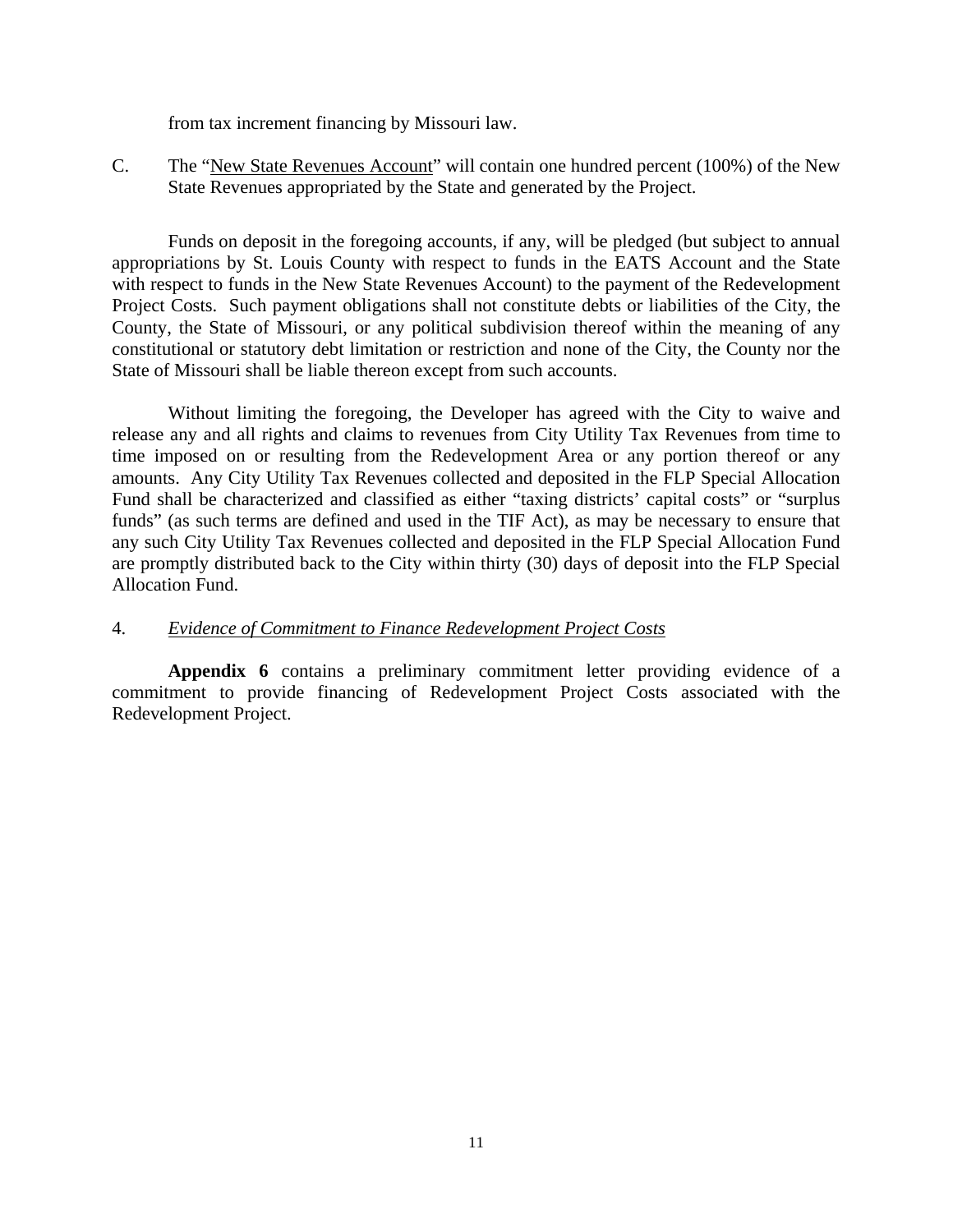#### **FENTON LOGISTICS PARK TIF REDEVELOPMENT PLAN MAP AND GENERAL DESCRIPTION OF REDEVELOPMENT AREA**

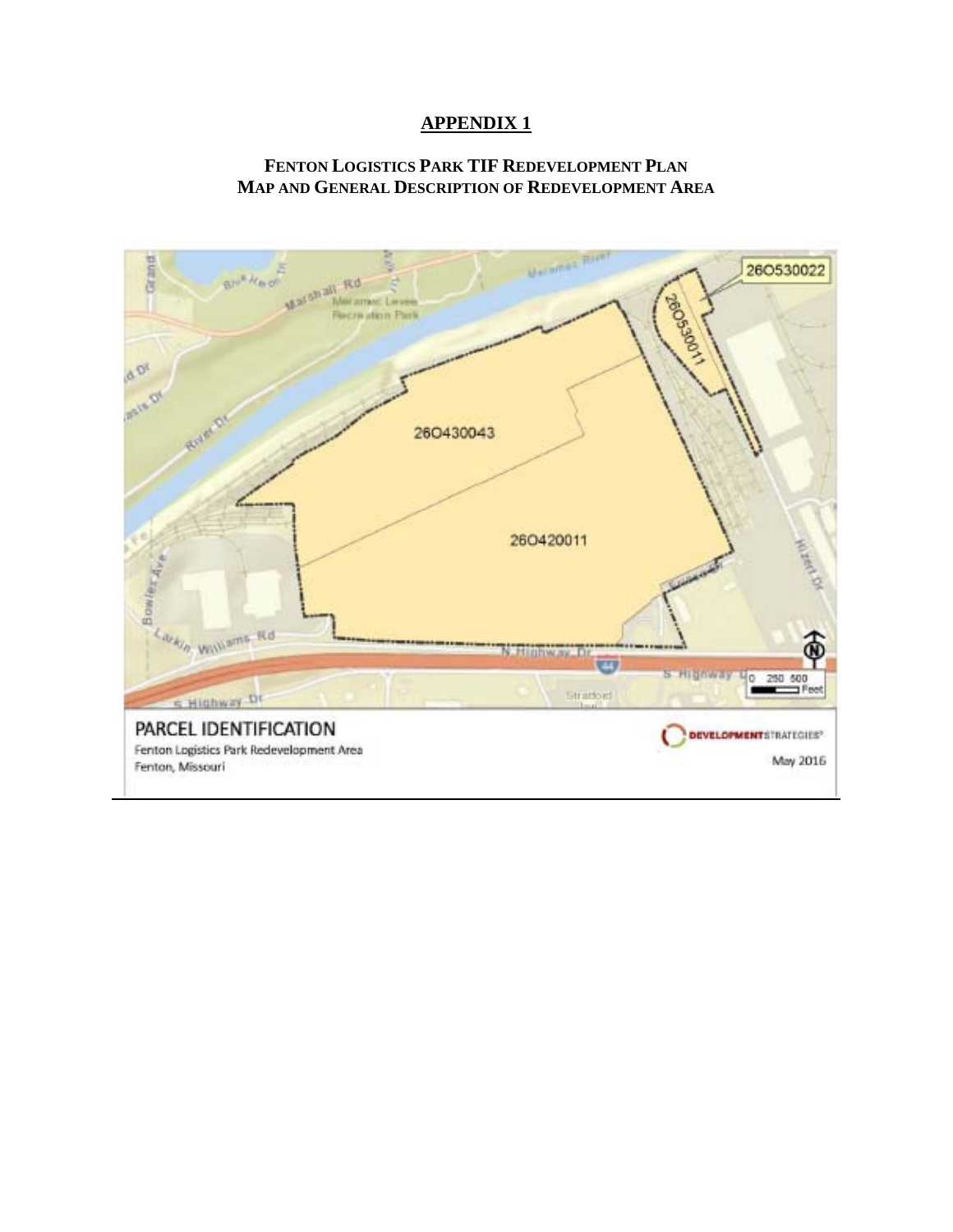# **FENTON LOGISTICS PARK TIF REDEVELOPMENT PLAN ANTICIPATED SOURCES AND USES OF FUNDS**

|                                    |                                         |                                                                        | <b>ANTICIPATED SOURCES AND USES</b> |      |                         |            |                              |                  |  |
|------------------------------------|-----------------------------------------|------------------------------------------------------------------------|-------------------------------------|------|-------------------------|------------|------------------------------|------------------|--|
|                                    |                                         |                                                                        |                                     |      |                         |            |                              |                  |  |
| <b>USES OF FUNDS</b>               |                                         |                                                                        |                                     |      |                         |            |                              | Total            |  |
|                                    | <b>Acquistion</b>                       |                                                                        |                                     |      |                         |            |                              | \$<br>16,400,000 |  |
|                                    | <b>Soft Costs and Professional Fees</b> |                                                                        |                                     |      |                         |            |                              | \$<br>34,645,694 |  |
|                                    |                                         | Architect/Legal/Professional Fees                                      |                                     |      |                         | \$         | 1,800,000                    |                  |  |
|                                    |                                         | Engineering                                                            |                                     |      |                         | \$         | 700,000                      |                  |  |
| *All expected to                   |                                         | Environmental                                                          |                                     |      |                         | \$         | 200,000                      |                  |  |
| be reimbursable                    |                                         | Construction Contingency (1% of KP Building Construction Costs)        |                                     |      |                         | \$         | 15,435,000                   |                  |  |
| with TIF/SuperTIF                  |                                         | Development Fee                                                        |                                     |      |                         | \$         | 3,240,000                    |                  |  |
|                                    |                                         | <b>Construction Management Fee</b>                                     |                                     |      |                         | \$         | 1,800,000                    |                  |  |
|                                    |                                         | Lender's Fee                                                           |                                     |      |                         | \$         | 628,472                      |                  |  |
|                                    |                                         | Capital Fee                                                            |                                     |      |                         | \$         | 628,472                      |                  |  |
|                                    |                                         | <b>Construction Interest/Interest Carry</b>                            |                                     |      |                         | \$         | 10,213,750                   |                  |  |
|                                    |                                         | (assumed 5% annual interest on KP construction costs)                  |                                     |      |                         |            |                              |                  |  |
|                                    |                                         |                                                                        |                                     |      |                         |            |                              |                  |  |
|                                    | <b>Site Work</b>                        |                                                                        |                                     |      |                         |            |                              | 16,985,000       |  |
|                                    |                                         | Demolition                                                             |                                     |      |                         | \$         | 5,000,000                    |                  |  |
| *All expected to                   |                                         | <b>Environmental Remediation</b>                                       |                                     |      |                         | \$         | 2,500,000                    |                  |  |
| be reimbursable                    |                                         | Utility Infrastructure                                                 |                                     |      |                         | \$         | 550,000                      |                  |  |
| with TIF/SuperTIF                  |                                         | <b>Lift Station Allowance</b>                                          |                                     |      |                         | \$         | 935,000                      |                  |  |
|                                    |                                         | Utility Fees and Inspections                                           |                                     |      |                         | \$         | 1,000,000                    |                  |  |
|                                    |                                         | <b>Grading/Erosion Control</b>                                         |                                     |      |                         | \$         | 4,000,000                    |                  |  |
|                                    |                                         | <b>Street Improvements</b>                                             |                                     |      |                         | \$         | 3,000,000                    |                  |  |
|                                    |                                         |                                                                        |                                     |      |                         |            |                              |                  |  |
|                                    |                                         | <b>Developer Building Construction Costs</b>                           |                                     |      |                         |            |                              | \$154,350,000    |  |
|                                    |                                         | <b>Total Per SF</b>                                                    | <b>Total SF</b>                     |      | Soft Cost Portion       |            | <b>Total Soft/Hard Costs</b> |                  |  |
| Only the "soft"                    | Office                                  | \$<br>230.00                                                           | 290,000 15% \$                      |      | 10,005,000              | \$         | 66,700,000                   |                  |  |
| cost" portion of                   | Industrial                              | \$<br>115.00                                                           | 1,185,000 12% \$                    |      | 16,353,000              | $\sqrt{3}$ | 136,275,000                  |                  |  |
| these costs                        | Retail                                  | \$<br>150.00                                                           | 40,000 20% \$                       |      | 1,200,000               | \$         | 6,000,000                    |                  |  |
| assumed to be                      | Office/Warehouse                        | \$<br>145.00                                                           | 480,000 15% \$                      |      |                         | \$         | 69,600,000                   |                  |  |
| reimbursable with<br>TIF/Super TIF | Restaurants/Hotel                       | $\sqrt[6]{\frac{1}{2}}$<br>250.00                                      | 142,500 20%                         | - \$ | 10,440,000<br>7,125,000 | \$         | 35,625,000                   |                  |  |
|                                    |                                         |                                                                        |                                     | \$   | 45,123,000              | \$         | 314,200,000                  |                  |  |
|                                    |                                         |                                                                        |                                     |      |                         |            |                              |                  |  |
|                                    |                                         | Proposed construction costs attributable to tracts being sold          |                                     |      |                         | \$         | 159,850,000                  |                  |  |
|                                    |                                         |                                                                        |                                     |      |                         |            |                              |                  |  |
|                                    |                                         | <b>Total Developer Development Costs</b>                               |                                     |      |                         |            |                              | \$222,380,694    |  |
|                                    |                                         | *Total Costs Expected to be Eligible for Reimbursement from Incentives |                                     |      |                         | \$         | 90, 197, 260                 |                  |  |
|                                    |                                         |                                                                        |                                     |      |                         |            |                              |                  |  |
| <b>SOURCES OF FUNDS</b>            |                                         |                                                                        |                                     |      |                         |            |                              |                  |  |
|                                    | <b>Construction Debt/Equity</b>         |                                                                        |                                     |      |                         |            |                              | \$150,777,042    |  |
|                                    | Sale of Back Acreage                    |                                                                        |                                     |      |                         |            |                              | \$14,933,652     |  |
|                                    |                                         | Brownfield Tax Credits - Sale Proceeds of \$2,500,000 in Credits       |                                     |      |                         |            |                              | \$<br>2,250,000  |  |
|                                    | <b>Tax Increment Financing</b>          |                                                                        |                                     |      | \$34,826,491            |            |                              | \$34,600,000     |  |
|                                    |                                         | State TIF (assumes 25% displacement)                                   |                                     |      | \$17,320,091            |            |                              | \$17,000,000     |  |
|                                    |                                         | Tax Credit for Contribution - Sale Proceeds of \$3,000,000 in Credits  |                                     |      |                         |            |                              | \$<br>2,820,000  |  |
|                                    |                                         |                                                                        |                                     |      |                         |            |                              |                  |  |
|                                    | <b>Total Development Sources</b>        |                                                                        |                                     |      |                         |            |                              | \$222,380,694    |  |
|                                    |                                         |                                                                        |                                     |      |                         |            |                              |                  |  |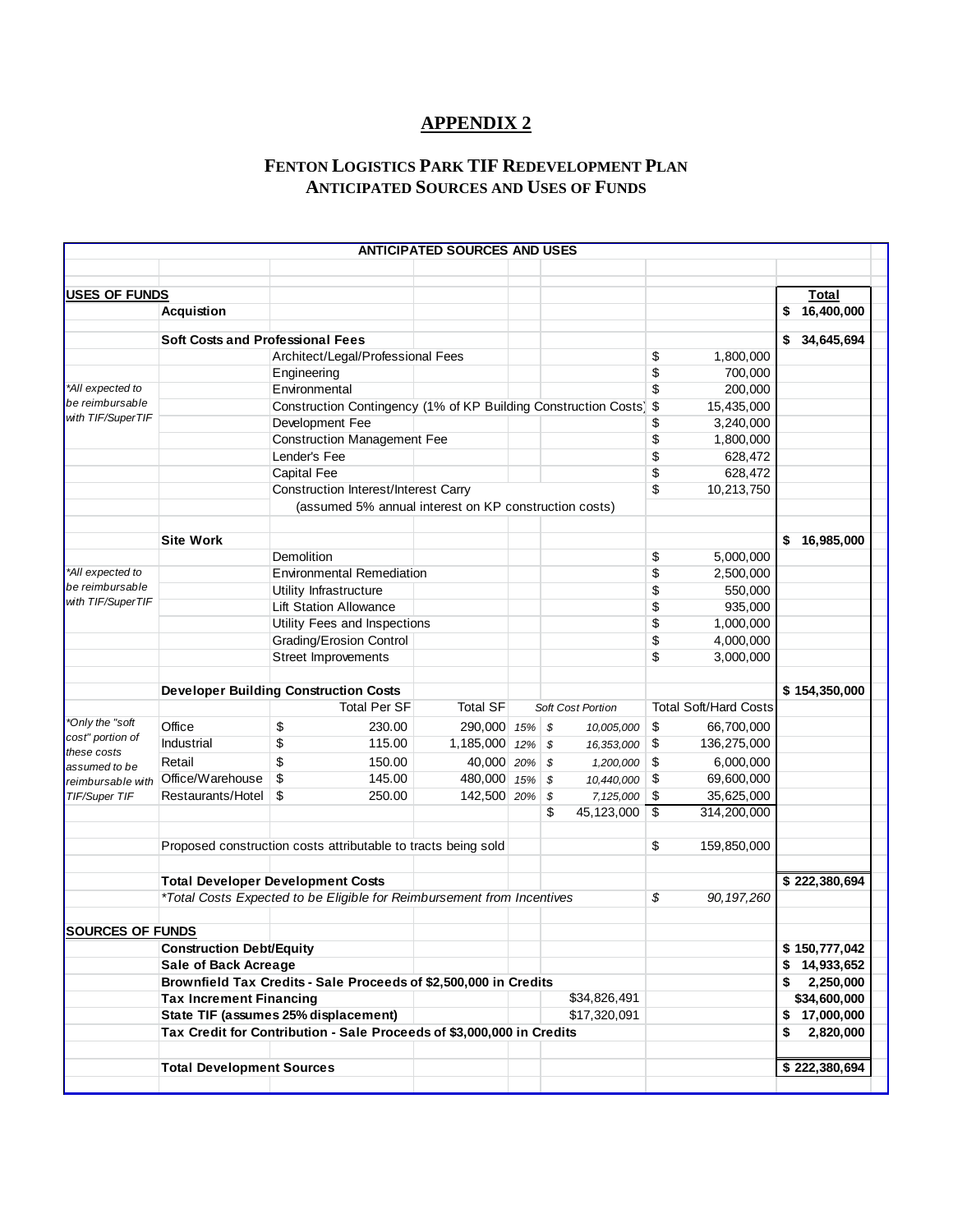| <b>Use</b>                 | <b>Bldg SF</b> | <b>Occupancy</b> |  |  |
|----------------------------|----------------|------------------|--|--|
| Hotel                      | 60,000         | 2019             |  |  |
| <b>Small Format Retail</b> | 20,000         | 2017             |  |  |
| <b>Restaurants</b>         | 8,000          | 2017             |  |  |
| <b>Restaurants</b>         | 8,000          | 2018             |  |  |
| <b>Small Format Retail</b> | 20,000         | 2018             |  |  |
| Office                     | 90,000         | 2020             |  |  |
| Office                     | 100,000        | 2017             |  |  |
| Office                     | 100,000        | 2018             |  |  |
| <b>Restaurants</b>         | 6,500          | 2018             |  |  |
| Hotel                      | 60,000         | 2018             |  |  |
| Office/WH                  | 60,000         | 2018             |  |  |
| Office/WH                  | 60,000         | 2018             |  |  |
| Office/WH                  | 40,000         | 2019             |  |  |
| Office/WH                  | 160,000        | 2017             |  |  |
| Office/WH                  | 160,000        | 2018             |  |  |
| Industrial                 | 160,000        | 2019             |  |  |
| Industrial                 | 165,000        | 2018             |  |  |
| Industrial                 | 425,000        | 2017             |  |  |
| Industrial                 | 350,000        | 2020             |  |  |
| Industrial                 | 35,000         | 2017             |  |  |
| Industrial                 | 50,000         | 2019             |  |  |

#### **APPENDIX 3 FENTON LOGISTICS PARK TIF REDEVELOPMENT PLAN ANTICIPATED REDEVELOPMENT PROJECT SCHEDULE**

**\*\* ALL DATES, USES AND SIZES ARE TENTATIVE AND SUBJECT TO CHANGE**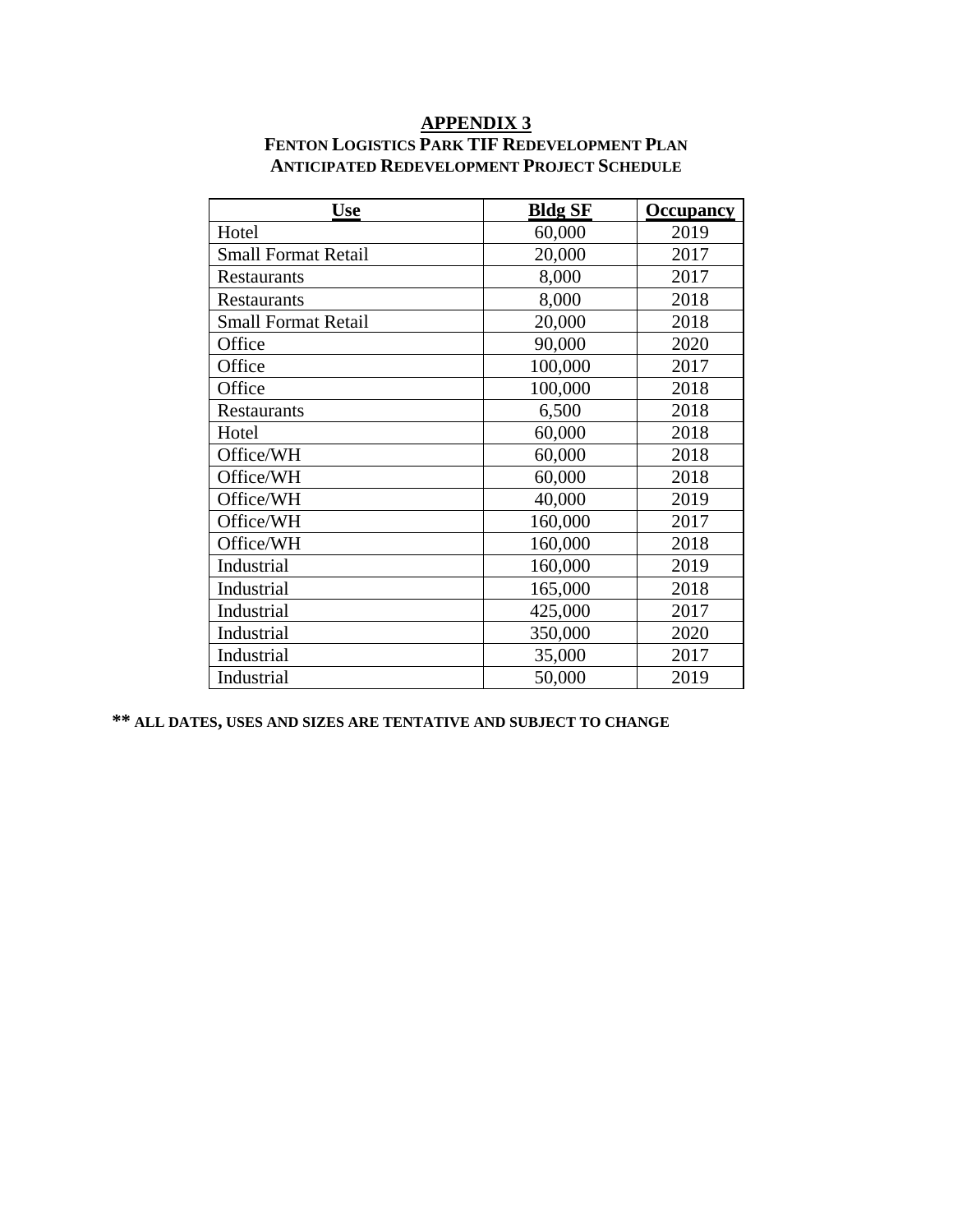#### **FENTON LOGISTICS PARK TIF REDEVELOPMENT PLAN CURRENT AND HISTORICAL INFORMATION CONCERNING THE EQUALIZED ASSESSED VALUE WITHIN THE REDEVELOPMENT AREA**

| <b>Parcel Locator Number</b> |         | <b>2015 EAV</b> |         | <b>2010 EAV</b> |         | <b>2005 EAV</b> |
|------------------------------|---------|-----------------|---------|-----------------|---------|-----------------|
| 260530011                    | ۰D      | 262,400         | æ<br>۰D | 294.980         | σ<br>۰D | 295,000         |
| 260530022                    | ۰D      | 157.440         | ۰D      | 960,000         | ۰D      | 636.100         |
| 26O420011/26O430043          | ጥ<br>۰D | 4,282,160       | æ<br>۰D | 832.000         | ጥ<br>Œ  | 21,645,410      |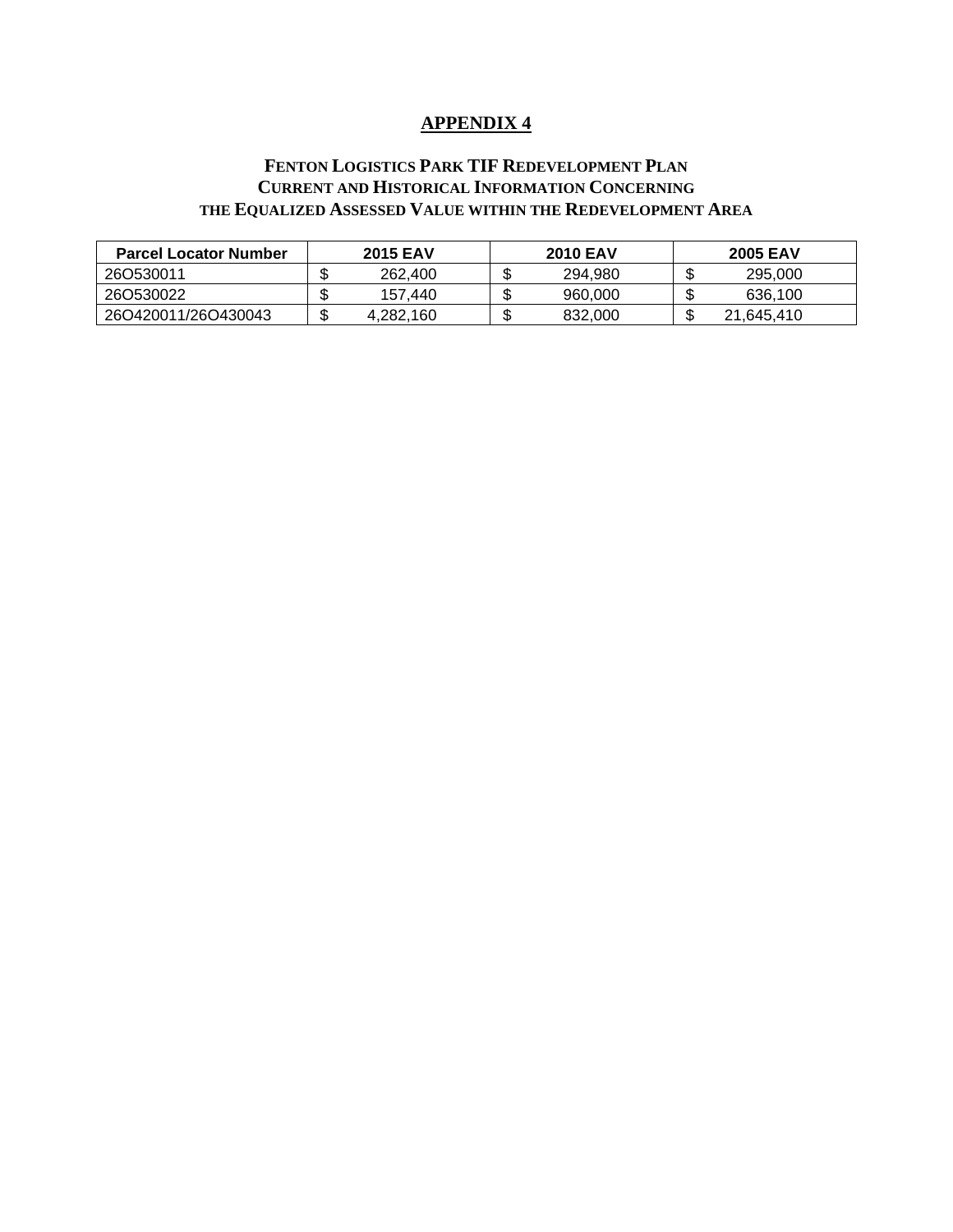# **FENTON LOGISTICS PARK TIF REDEVELOPMENT PLAN**

# **DEVELOPER'S AFFIDAVIT**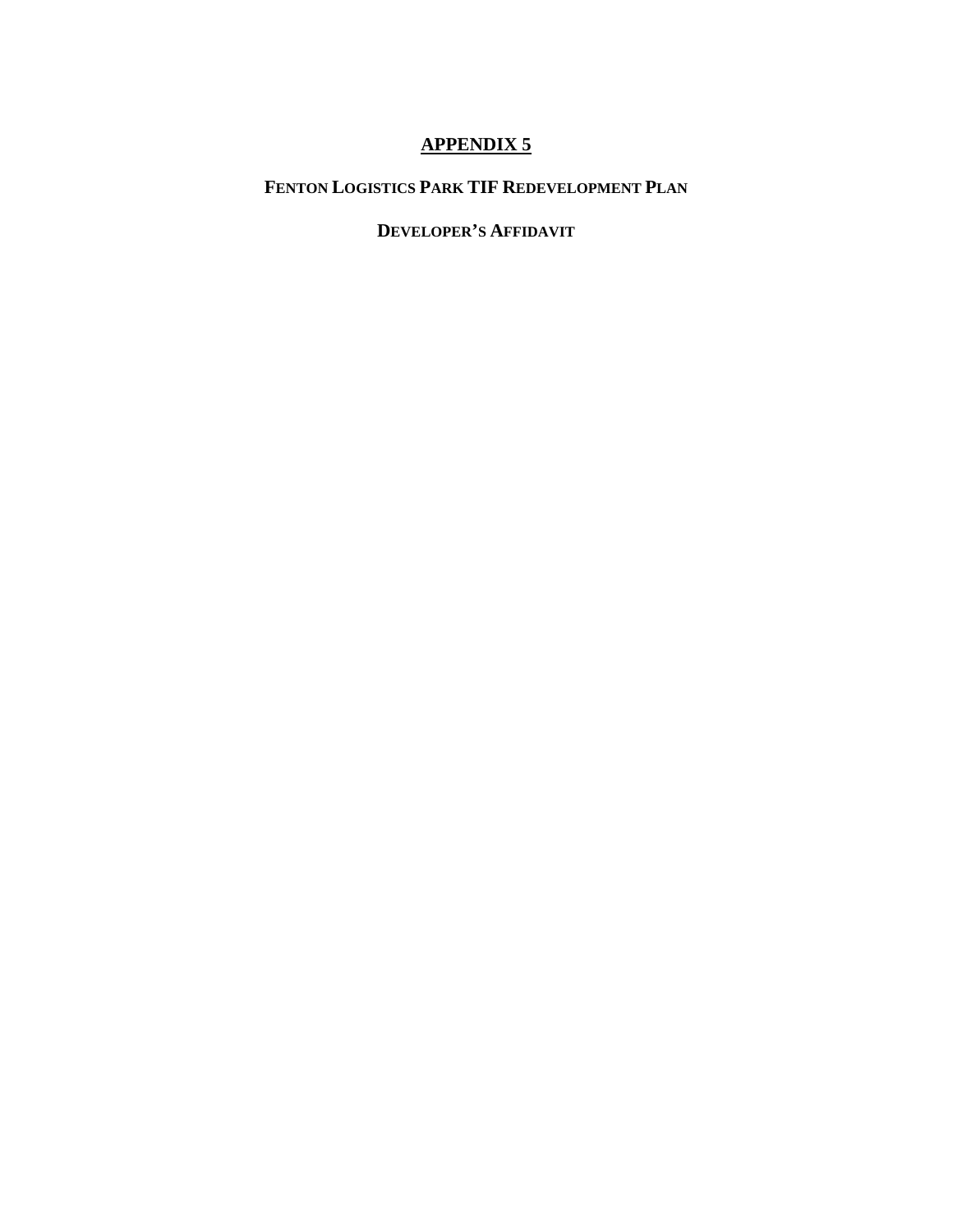**STATE OF MISSOURI**  $\lambda$  $\lambda$ **COUNTY OF ST. LOUIS**  $\lambda$ 

#### **AFFIDAVIT**

I, the undersigned, am over the age of 18 years and have personal knowledge of matters stated herein.

The undersigned swears, affirms and certifies the following to be true to induce the approval of tax increment financing for the Fenton Logistics Park Tax Increment Financing Redevelopment Plan (the "Redevelopment Plan").

1. I am a duly authorized representative of Fenton Land Investors, LLC (the "Developer") and am authorized by the Developer to attest to the matters set forth herein.

 $2.$ I am familiar with the Redevelopment Area described in the Redevelopment Plan. In my opinion, based on the factors set forth in the Redevelopment Plan, the Redevelopment Area, on the whole, qualifies as a "blighted area" as defined in Section 99.805(1) of the Missouri Revised Statutes, and has not been subject to growth and development through investment by private enterprise and would not reasonably be anticipated to be developed without the adoption of tax increment financing.

And Further Affiant Sayeth Not.

Fenton Land Investors, LLC, a Missouri limited liability company

 $Bv:$ JAMES G. KOMAN Name: Title:

Subscribe and sworn to before me this  $\frac{15}{2}$  day of June, 2016.

**Notary Public** 

My Commission Expires:

| <b>CHRISTINE MATTINGLY</b>               |
|------------------------------------------|
| Notary Public - Notary Seal              |
| <b>State of Missouri</b>                 |
| <b>Commissioned for Jefferson County</b> |
| My Commission Expires: August 10, 2019   |
| Commission Number: 15535228              |

 $8 - 10 - 19$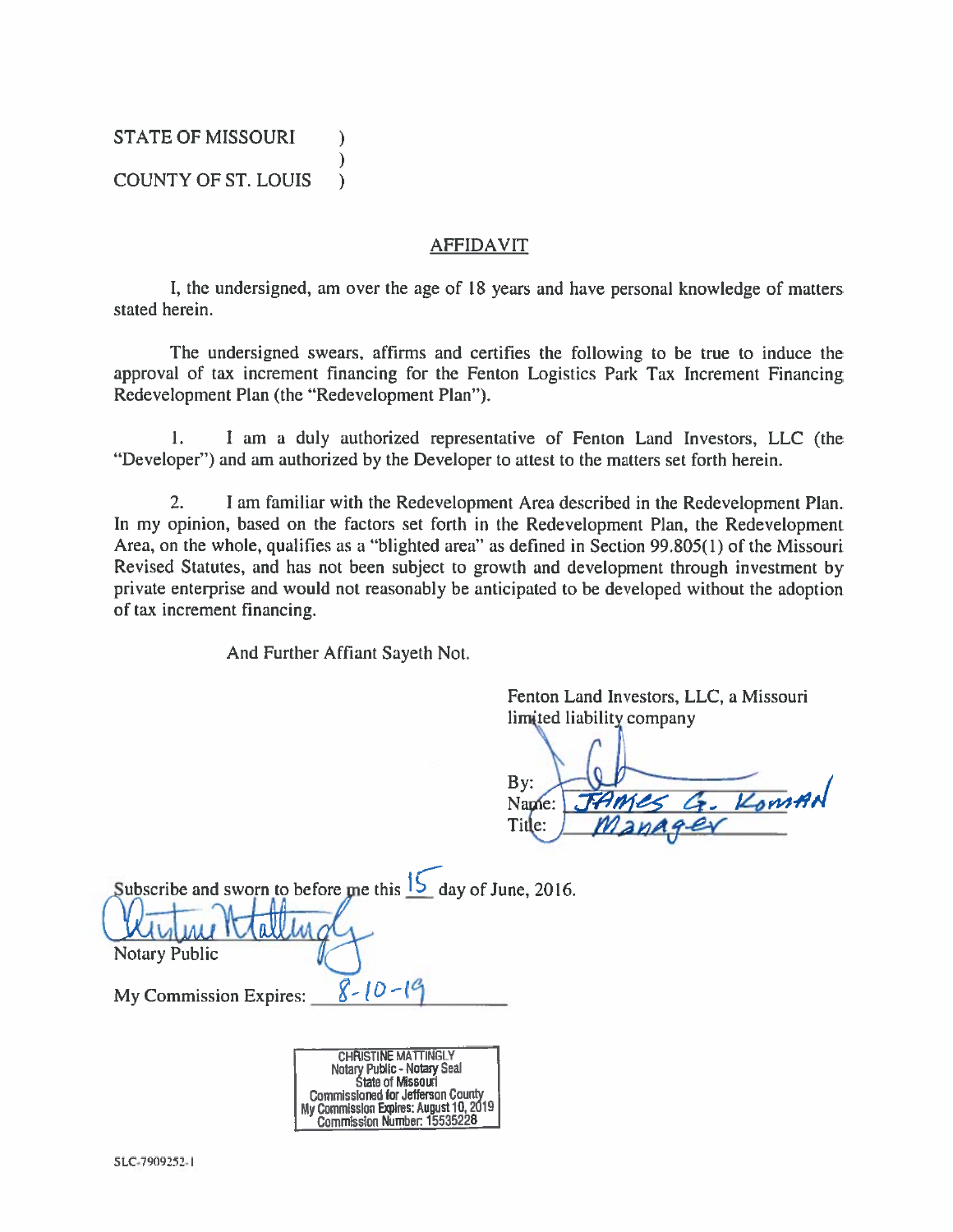# **FENTON LOGISTICS PARK TIF REDEVELOPMENT PLAN**

# **EVIDENCE OF COMMITMENT TO FINANCE PROJECT COSTS**